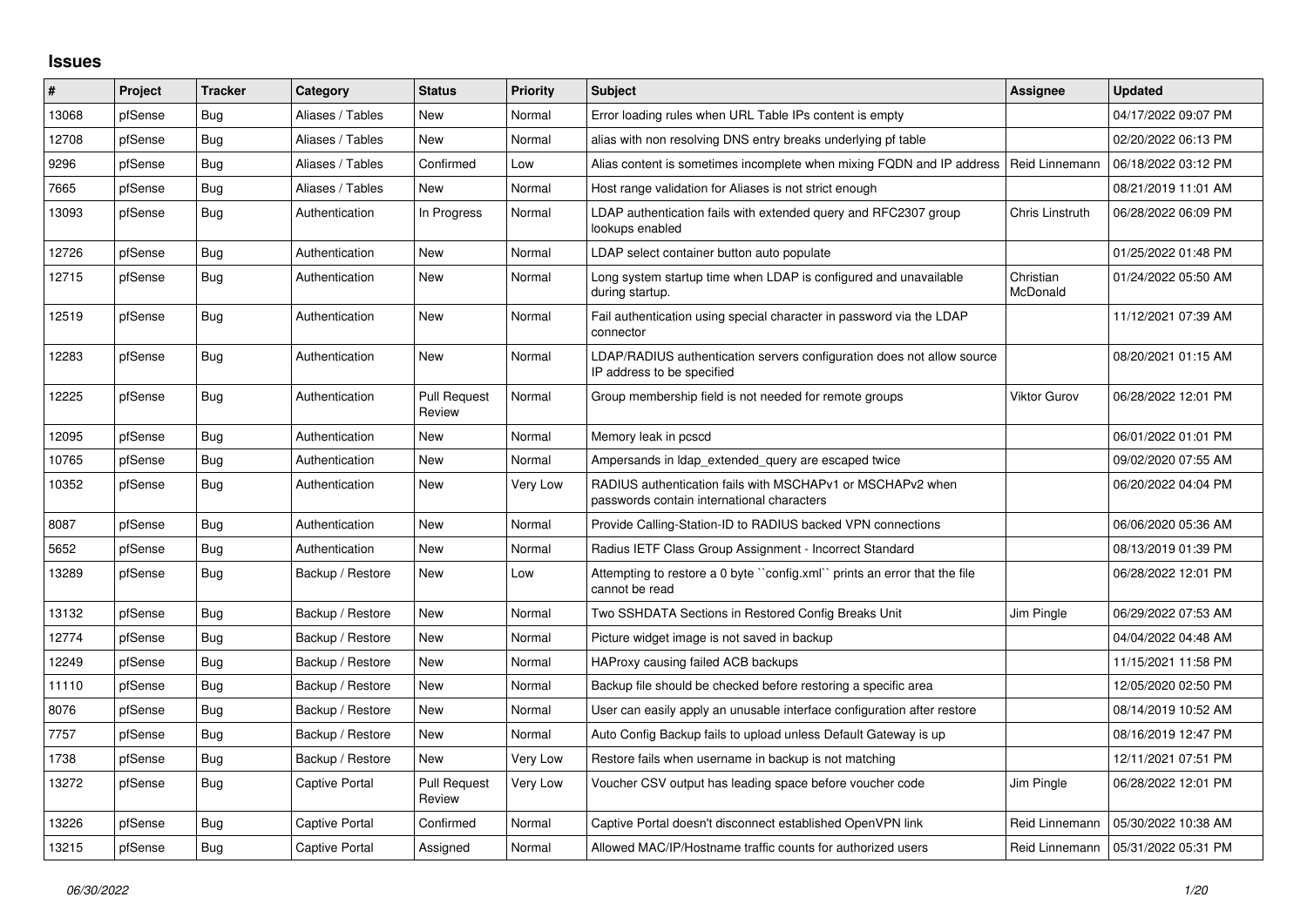| $\vert$ # | Project | <b>Tracker</b> | Category                 | <b>Status</b>          | <b>Priority</b> | <b>Subject</b>                                                                                          | <b>Assignee</b>      | <b>Updated</b>      |
|-----------|---------|----------------|--------------------------|------------------------|-----------------|---------------------------------------------------------------------------------------------------------|----------------------|---------------------|
| 12730     | pfSense | Bug            | Captive Portal           | New                    | Normal          | RADIUS accounting does not work if WAN is down                                                          |                      | 01/26/2022 05:13 AM |
| 12648     | pfSense | Bug            | <b>Captive Portal</b>    | New                    | Normal          | Undocumented variables 'listenporthttp' and 'listenporthttps'                                           |                      | 12/28/2021 10:44 AM |
| 12467     | pfSense | <b>Bug</b>     | Captive Portal           | New                    | Normal          | CP error on client disconnect after reboot                                                              |                      | 10/17/2021 05:35 AM |
| 12357     | pfSense | <b>Bug</b>     | Captive Portal           | New                    | Normal          | Captive Portal popup Logout button loads full login page in popup when<br>clicked                       |                      | 10/27/2021 12:10 PM |
| 7553      | pfSense | Bug            | Captive Portal           | Confirmed              | Very Low        | Captive portal on a parent interface blocks traffic on VLAN interfaces too                              |                      | 08/19/2018 03:15 PM |
| 5658      | pfSense | <b>Bug</b>     | <b>Captive Portal</b>    | Confirmed              | Low             | Files with the same name cannot be uploaded to multiple captive portal<br>zones                         |                      | 12/18/2015 07:19 PM |
| 1675      | pfSense | Bug            | <b>Captive Portal</b>    | <b>New</b>             | Normal          | Captive portal logout problems with pop-up blockers.                                                    | <b>Jared Dillard</b> | 03/28/2016 01:37 PM |
| 13110     | pfSense | Bug            | CARP                     | <b>New</b>             | Very Low        | changing CARP VIP address does not update outbound NAT interface IP                                     |                      | 05/03/2022 02:52 PM |
| 8567      | pfSense | <b>Bug</b>     | CARP                     | New                    | Normal          | Using IPv6 VIP alias for services may affect CARP IPv6 VIP work                                         |                      | 06/12/2018 01:26 PM |
| 8566      | pfSense | Bug            | CARP                     | New                    | Normal          | Wrong IPv6 source in NS request in case using of IPv6 alias                                             |                      | 06/12/2018 01:26 PM |
| 8100      | pfSense | Bug            | CARP                     | <b>New</b>             | Normal          | pfsync Initially Deletes States on Primary for Connections Established<br>through Secondary             | Luiz Souza           | 02/08/2022 12:59 PM |
| 7648      | pfSense | <b>Bug</b>     | CARP                     | New                    | Very Low        | SPAN ports on an interface renders CARP HA inoperative                                                  |                      | 06/14/2017 09:19 PM |
| 5849      | pfSense | Bug            | CARP                     | <b>New</b>             | Normal          | Routing fail on CARP IPsec                                                                              |                      | 12/18/2021 04:41 PM |
| 4845      | pfSense | Bug            | CARP                     | Confirmed              | High            | CARP preemption doesn't switch to backup where connectivity between<br>systems is lost but not NIC link |                      | 07/28/2015 07:55 AM |
| 12737     | pfSense | <b>Bug</b>     | Certificates             | New                    | Normal          | CApath is not defined by default in curl                                                                |                      | 06/28/2022 12:01 PM |
| 11203     | pfSense | Bug            | Certificates             | New                    | Normal          | certificate manager very slow                                                                           |                      | 12/31/2020 11:57 AM |
| 9889      | pfSense | <b>Bug</b>     | Certificates             | <b>New</b>             | Very Low        | CRL check for Intermediate CA CRLs fails                                                                | Jim Pingle           | 11/08/2019 11:03 AM |
| 7289      | pfSense | <b>Bug</b>     | Certificates             | New                    | Low             | Generating 4096bit Certificate                                                                          |                      | 08/14/2019 09:56 AM |
| 13288     | pfSense | Bug            | Configuration<br>Backend | New                    | Normal          | Encode FreeRADIUS Custom Options                                                                        |                      | 06/20/2022 10:36 AM |
| 12483     | pfSense | Bug            | Configuration<br>Backend | New                    | Normal          | GUI creates inconsistent config.xml                                                                     |                      | 10/23/2021 06:48 AM |
| 10833     | pfSense | <b>Bug</b>     | Configuration<br>Backend | <b>New</b>             | Normal          | unbound exits on configuration error when link status flaps on LAN<br>interface                         |                      | 08/13/2020 11:53 PM |
| 6398      | pfSense | <b>Bug</b>     | Configuration<br>Backend | New                    | Normal          | If config cannot be loaded due to corruption or bug, it isn't handled<br>gracefully (just stops)        |                      | 08/13/2019 01:23 PM |
| 13258     | pfSense | <b>Bug</b>     | Console Menu             | Pull Request<br>Review | Low             | secret menu option 100                                                                                  | Jim Pingle           | 06/28/2022 12:01 PM |
| 13249     | pfSense | Bug            | Console Menu             | New                    | Normal          | Running playback comands multiple times results in PHP error                                            |                      | 06/06/2022 07:02 AM |
| 12673     | pfSense | <b>Bug</b>     | Dashboard                | Pull Request<br>Review | Normal          | Firewall Logs Widget fails to update at intervals below 5 seconds.                                      | Viktor Gurov         | 06/28/2022 12:01 PM |
| 11759     | pfSense | Bug            | Dashboard                | New                    | Normal          | Traffic graphs on dashboard double upload on pppoe links                                                |                      | 12/30/2021 04:00 AM |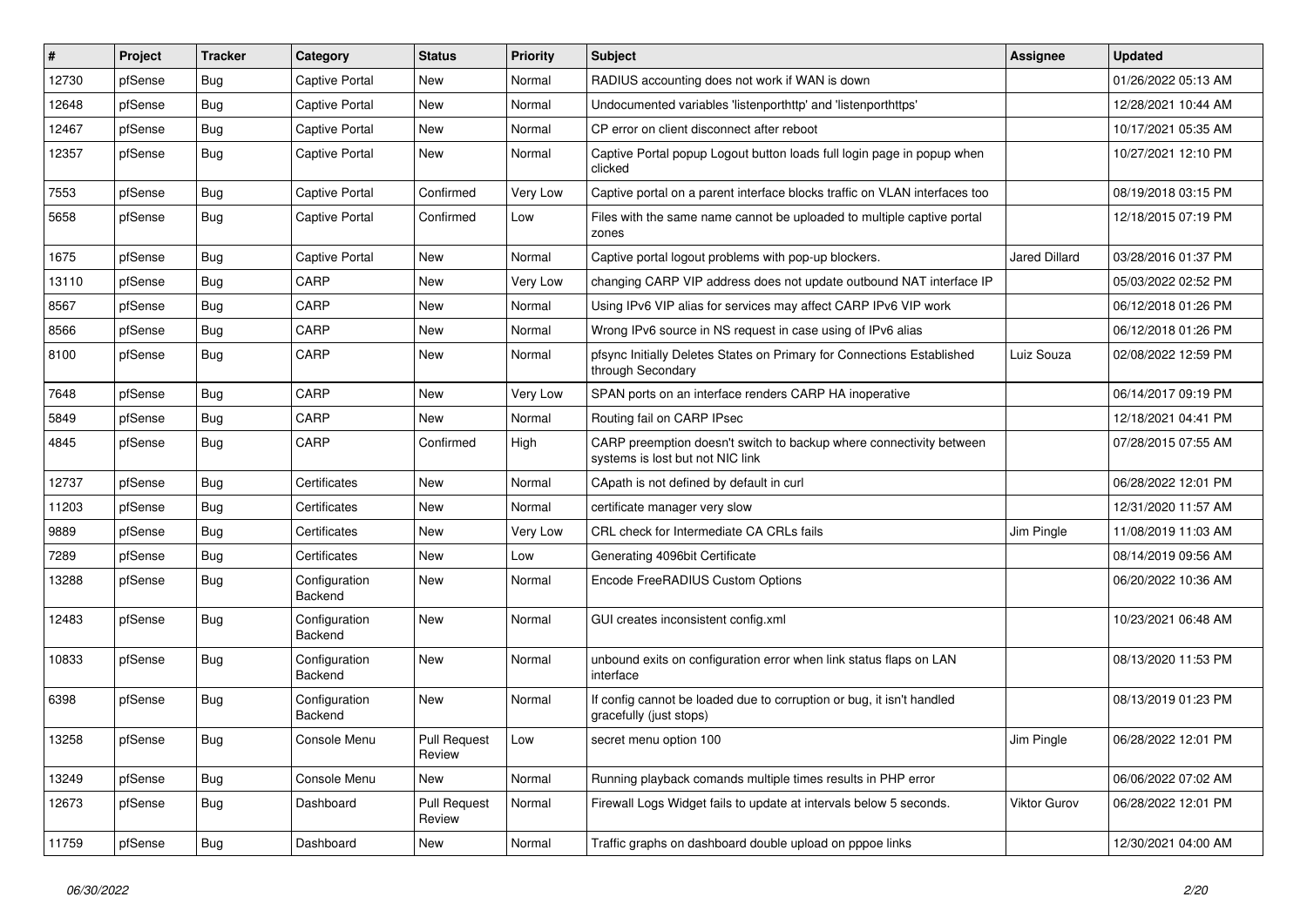| #     | Project | <b>Tracker</b> | Category    | <b>Status</b> | <b>Priority</b> | Subject                                                                                            | Assignee             | <b>Updated</b>      |
|-------|---------|----------------|-------------|---------------|-----------------|----------------------------------------------------------------------------------------------------|----------------------|---------------------|
| 9677  | pfSense | <b>Bug</b>     | Dashboard   | New           | Normal          | Dashboard hangs when widget needs data from a remote host which is<br>down                         |                      | 08/13/2019 09:15 AM |
| 9353  | pfSense | Bug            | Dashboard   | New           | Low             | PHPSession errors from limited access to dashboard and widgets                                     |                      | 10/06/2020 09:31 AM |
| 8157  | pfSense | Bug            | Dashboard   | New           | Very Low        | Traffic Graph clutter from time to time                                                            |                      | 12/03/2017 06:40 AM |
| 7857  | pfSense | Bug            | Dashboard   | New           | Very Low        | Interfaces Widget U/I fails to wrap IPV6 addresses when the string is too<br>wide for the widget   |                      | 08/13/2019 09:15 AM |
| 7788  | pfSense | Bug            | Dashboard   | New           | Low             | Irregular updating of widgets like cpu/uptime on system widget.                                    |                      | 08/21/2019 09:03 AM |
| 7387  | pfSense | Bug            | Dashboard   | New           | Low             | New Traffic Graph in dashboard resets inverted view to normal view                                 | <b>Jared Dillard</b> | 12/11/2021 08:14 PM |
| 7113  | pfSense | <b>Bug</b>     | Dashboard   | New           | Normal          | Interface name in Traffic Graphs                                                                   |                      | 12/31/2021 05:40 PM |
| 3411  | pfSense | Bug            | Dashboard   | New           | Low             | Interfaces and statistics dashboard widgets very slow with large numbers<br>of interfaces          |                      | 01/24/2014 02:09 AM |
| 13321 | pfSense | Bug            | DHCP (IPv4) | <b>New</b>    | Normal          | dhcpleases handles duplicate hostnames incorrectly                                                 |                      | 06/29/2022 11:57 PM |
| 13273 | pfSense | Bug            | DHCP (IPv4) | New           | Normal          | dhclient can use conflicting recorded leases                                                       |                      | 06/14/2022 11:07 AM |
| 13263 | pfSense | Bug            | DHCP (IPv4) | New           | Low             | Deleting a static DHCP entry when the related IP is not in the arp table<br>spams the log          |                      | 06/10/2022 11:18 AM |
| 13217 | pfSense | Bug            | DHCP (IPv4) | <b>New</b>    | Normal          | dhclient using default pid file location which does not exist                                      | Viktor Gurov         | 05/26/2022 08:09 AM |
| 12959 | pfSense | Bug            | DHCP (IPv4) | Feedback      | Normal          | dhcplease process wrongly update host file if client-hostname is empty                             |                      | 03/28/2022 10:26 AM |
| 12922 | pfSense | <b>Bug</b>     | DHCP (IPv4) | New           | Normal          | Classless static routes received on DHCP WAN can override chosen<br>default gateway                |                      | 03/28/2022 10:08 AM |
| 12070 | pfSense | Bug            | DHCP (IPv4) | New           | Low             | VLAN0 for WAN DHCP                                                                                 |                      | 12/23/2021 04:31 PM |
| 12067 | pfSense | Bug            | DHCP (IPv4) | New           | Very Low        | <b>DHCP Monitoring Statistics Error</b>                                                            |                      | 06/21/2021 08:39 AM |
| 9343  | pfSense | <b>Bug</b>     | DHCP (IPv4) | New           | Normal          | diag_arp.php times out with large DHCPD leases table                                               |                      | 08/14/2019 01:19 PM |
| 8614  | pfSense | Bug            | DHCP (IPv4) | New           | Normal          | Cannot remove Additional BOOTP/DHCP Options                                                        |                      | 08/21/2019 09:15 AM |
| 8179  | pfSense | Bug            | DHCP (IPv4) | Feedback      | Normal          | Incorrect reverse DNS zone in DHCP server config for non-octet-aligned<br>subnet mask              | Renato Botelho       | 02/09/2022 11:17 PM |
| 7172  | pfSense | Bug            | DHCP (IPv4) | New           | Normal          | Sorting by hostname in Services > DHCP Server > LAN should be<br>"natural" (alphanumeric friendly) |                      | 08/20/2019 03:47 PM |
| 6362  | pfSense | <b>Bug</b>     | DHCP (IPv4) | Confirmed     | Normal          | DHCP Client ID not used                                                                            |                      | 07/09/2021 06:30 AM |
| 4451  | pfSense | <b>Bug</b>     | DHCP (IPv4) | New           | Low             | Status DHCP Leases shows double entries for static entries without IP<br>address                   | <b>Phillip Davis</b> | 05/21/2022 04:55 PM |
| 4061  | pfSense | <b>Bug</b>     | DHCP (IPv4) | Confirmed     | Normal          | dhcpd doesn't send client-hostname to peer, breaking DHCP lease<br>registrations w/HA              |                      | 02/24/2017 08:58 PM |
| 3771  | pfSense | Bug            | DHCP (IPv4) | New           | Normal          | Webinterface and dhcpdcrashes with 500+ static leases                                              |                      | 08/21/2019 09:26 AM |
| 3404  | pfSense | <b>Bug</b>     | DHCP (IPv4) | New           | Normal          | DHCP Server Fails to Start on Interfaces that are Slow to Come Online<br>During Boot               |                      | 02/11/2014 05:09 PM |
| 13253 | pfSense | <b>Bug</b>     | DHCP (IPv6) | New           | Normal          | dhcp6c" is not restarted when applying settings when multiple WANs<br>are configured for DHCP6     |                      | 06/28/2022 12:01 PM |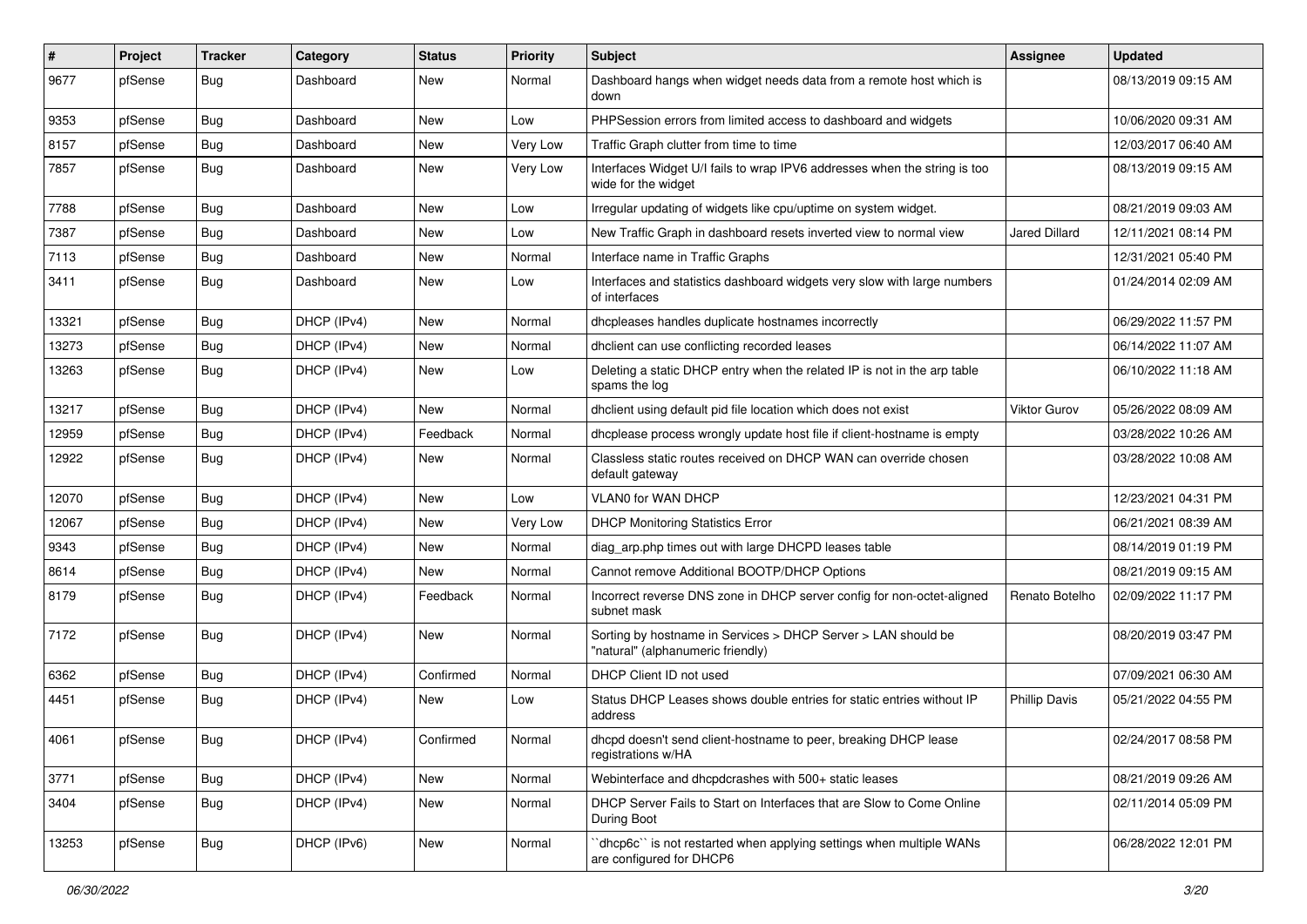| $\vert$ # | Project | <b>Tracker</b> | Category             | <b>Status</b>                 | <b>Priority</b> | <b>Subject</b>                                                                                                  | <b>Assignee</b>    | <b>Updated</b>      |
|-----------|---------|----------------|----------------------|-------------------------------|-----------------|-----------------------------------------------------------------------------------------------------------------|--------------------|---------------------|
| 13237     | pfSense | <b>Bug</b>     | DHCP (IPv6)          | New                           | Normal          | dhcp6c script cannot be executed safely                                                                         |                    | 06/01/2022 11:20 AM |
| 12947     | pfSense | Bug            | DHCP (IPv6)          | <b>Pull Request</b><br>Review | Normal          | DHCP6 client does not take any action if the interface IPv6 address<br>changes during renewal                   |                    | 06/28/2022 12:01 PM |
| 12823     | pfSense | Bug            | DHCP (IPv6)          | New                           | Normal          | Multiple DHCP6 WAN connections PPPoE interface 'defached' status                                                |                    | 02/18/2022 05:39 AM |
| 10822     | pfSense | Bug            | DHCP (IPv6)          | New                           | Normal          | Deprecated IPv6 prefix won't be announced as deprecated to clients                                              |                    | 08/10/2020 09:23 AM |
| 10714     | pfSense | Bug            | DHCP (IPv6)          | <b>New</b>                    | Normal          | radvd only gives out the prefix of the "first" IPv6 address of an interface                                     |                    | 10/06/2020 01:03 PM |
| 9136      | pfSense | <b>Bug</b>     | DHCP (IPv6)          | New                           | High            | IPv6 Tracking Interfaces Lose IPv6 Address in Certain Cases                                                     |                    | 04/21/2022 12:39 PM |
| 7821      | pfSense | Bug            | DHCP (IPv6)          | New                           | Normal          | GIF does not support broadcast                                                                                  |                    | 08/29/2017 10:50 AM |
| 7734      | pfSense | <b>Bug</b>     | DHCP (IPv6)          | New                           | Normal          | Using opton ia pd0 does not renew prefix and prefix get dropped                                                 |                    | 07/31/2017 03:46 AM |
| 7138      | pfSense | Bug            | DHCP (IPv6)          | Assigned                      | Normal          | Pfsense wide dhcpv6 client doesn't recognise ifid statement                                                     |                    | 04/21/2022 12:39 PM |
| 6873      | pfSense | Bug            | DHCP (IPv6)          | New                           | Low             | radvd - Too many addresses in RDNSS section when previously using<br>DHCP <sub>v6</sub>                         | Dominic<br>McKeown | 06/06/2018 10:45 AM |
| 6691      | pfSense | Bug            | DHCP (IPv6)          | New                           | Normal          | dhcp6c quits after only two tries if no response was received                                                   |                    | 12/07/2020 04:25 PM |
| 6051      | pfSense | <b>Bug</b>     | DHCP (IPv6)          | New                           | Normal          | DHCPv6 Client Failure for additional WAN Address causes<br>2-seconds-service-restart-loop                       |                    | 12/03/2020 01:08 AM |
| 12508     | pfSense | Bug            | <b>DHCP Relay</b>    | New                           | Normal          | DHCP Relay over VPN                                                                                             |                    | 11/06/2021 11:25 AM |
| 11149     | pfSense | Bug            | <b>DHCP Relay</b>    | New                           | Normal          | DHCP relay won't start with DHCP server behind gateway                                                          |                    | 03/22/2021 05:13 AM |
| 10715     | pfSense | Bug            | <b>DHCP Relay</b>    | <b>New</b>                    | Normal          | DHCPv6 relay always uses the "first" IPv6 address of an interface                                               |                    | 06/29/2020 05:01 AM |
| 4680      | pfSense | Bug            | <b>DHCP Relay</b>    | New                           | Normal          | DHCP relay does not work with DHCP server on other end of OpenVPN<br>tunnel                                     |                    | 05/05/2015 06:55 PM |
| 12757     | pfSense | Bug            | Diagnostics          | <b>Pull Request</b><br>Review | Very Low        | Clean up /etc/inc/filter.inc use of pfctl -F                                                                    |                    | 06/28/2022 12:01 PM |
| 7848      | pfSense | Bug            | Diagnostics          | New                           | Low             | NDP Table Sort by Expiration Error                                                                              |                    | 08/26/2019 02:56 PM |
| 7590      | pfSense | Bug            | Diagnostics          | <b>New</b>                    | Normal          | diag_edit do not save when nothing to sae (in directory browse view)                                            |                    | 05/20/2017 05:04 PM |
| 7589      | pfSense | Bug            | Diagnostics          | New                           | Normal          | diag edit.php old print info box                                                                                |                    | 05/20/2017 05:02 PM |
| 3796      | pfSense | Bug            | Diagnostics          | Confirmed                     | Normal          | States summary fails and is very slow with large state tables                                                   |                    | 12/11/2021 08:03 PM |
| 7329      | pfSense | <b>Bug</b>     | <b>DNS Forwarder</b> | New                           | Low             | <b>DHCP Not Updating DNS</b>                                                                                    |                    | 01/21/2022 09:16 PM |
| 13254     | pfSense | Bug            | <b>DNS Resolver</b>  | New                           | Normal          | DNS resolver does not update "unbound.conf" file during link down<br>events                                     |                    | 06/28/2022 12:01 PM |
| 12612     | pfSense | Bug            | <b>DNS Resolver</b>  | New                           | Normal          | DNS Resolver is restarted during every "rc.newwanip" event                                                      |                    | 06/28/2022 12:01 PM |
| 10624     | pfSense | Bug            | <b>DNS Resolver</b>  | New                           | Normal          | Unbound configuration memory leak with python module + register DHCP<br>leases active                           |                    | 02/26/2021 10:27 AM |
| 10342     | pfSense | <b>Bug</b>     | <b>DNS Resolver</b>  | New                           | Normal          | Unbound domain overrides stop resolving periodically. They only resume<br>after the service has been restarted. |                    | 03/13/2020 10:35 AM |
| 10143     | pfSense | <b>Bug</b>     | <b>DNS Resolver</b>  | New                           | Normal          | System hostname DNS entry is assigned to the wrong IP on multi-wan<br>setups                                    |                    | 12/31/2019 02:33 PM |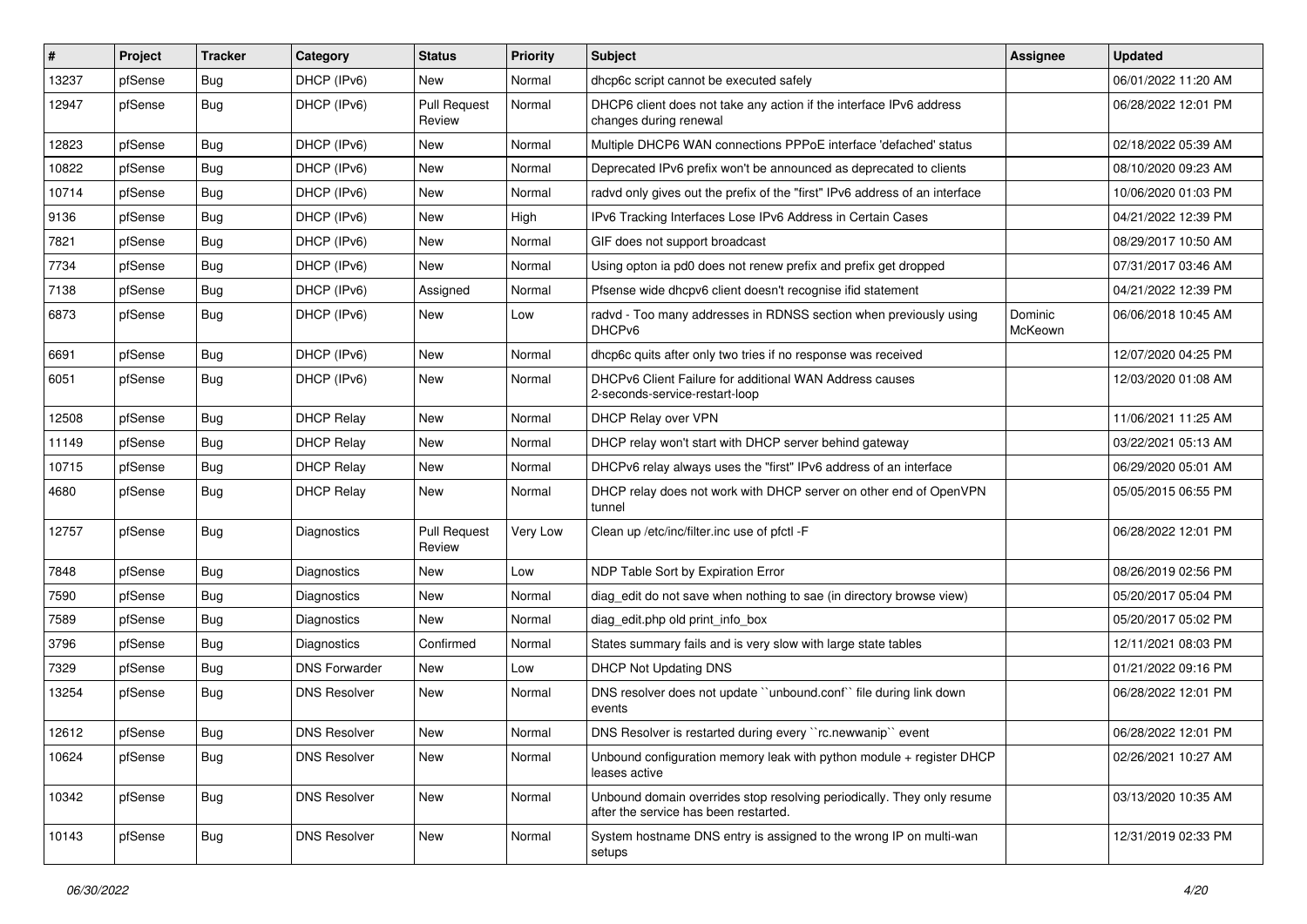| $\sharp$ | Project | <b>Tracker</b> | Category            | <b>Status</b>                 | Priority | <b>Subject</b>                                                                                                                | Assignee                       | <b>Updated</b>      |
|----------|---------|----------------|---------------------|-------------------------------|----------|-------------------------------------------------------------------------------------------------------------------------------|--------------------------------|---------------------|
| 9654     | pfSense | Bug            | <b>DNS Resolver</b> | <b>New</b>                    | Normal   | After reboot, the DNS resolver must be restarted before it will advertise<br>the ipv6 DNS address of the router.              |                                | 11/20/2020 03:12 AM |
| 9037     | pfSense | <b>Bug</b>     | <b>DNS Resolver</b> | New                           | Normal   | Unbound not logging to syslog after reboot                                                                                    |                                | 10/12/2018 05:09 AM |
| 7152     | pfSense | <b>Bug</b>     | <b>DNS Resolver</b> | <b>New</b>                    | Normal   | Unbound / DNS Resolver issue if "Register DHCP static mappings in the<br>DNS Resolver" set before wildcard DNS custom options |                                | 12/18/2021 04:59 PM |
| 7096     | pfSense | <b>Bug</b>     | <b>DNS Resolver</b> | Feedback                      | Normal   | Unbound fails to start on boot if specific network devices are configured in<br>the "Network Interfaces"                      |                                | 11/22/2021 08:59 AM |
| 6430     | pfSense | <b>Bug</b>     | <b>DNS Resolver</b> | Confirmed                     | Low      | pfsense should sanity-check hostnames when copying from dhcpd.leases<br>to /etc/hosts                                         |                                | 08/13/2019 01:23 PM |
| 5413     | pfSense | <b>Bug</b>     | <b>DNS Resolver</b> | Confirmed                     | High     | Incorrect Handling of Unbound Resolver [service restarts, cache loss,<br>DNS service interruption]                            |                                | 06/19/2022 11:11 PM |
| 1819     | pfSense | Bug            | <b>DNS Resolver</b> | <b>New</b>                    | Normal   | DNS Resolver Not Registering DHCP Server Specified Domain Name                                                                | Luiz Souza                     | 04/28/2022 01:53 PM |
| 13303    | pfSense | <b>Bug</b>     | Dynamic DNS         | <b>Pull Request</b><br>Review | Normal   | DynDNS - DNSExit no longer working                                                                                            | Koen Zomers                    | 06/28/2022 12:01 PM |
| 13298    | pfSense | <b>Bug</b>     | Dynamic DNS         | <b>Pull Request</b><br>Review | Normal   | Dynv6 does not check response code when updating                                                                              | <b>Tiago Beling</b><br>d'Avila | 06/28/2022 12:01 PM |
| 13167    | pfSense | Bug            | Dynamic DNS         | <b>New</b>                    | Normal   | phpDynDNS: DigitalOcean ddns update fails (bad request, invalid<br>character '-' in request id)                               |                                | 06/16/2022 09:30 PM |
| 12877    | pfSense | <b>Bug</b>     | Dynamic DNS         | Feedback                      | Normal   | Cloudflare DynDNS fails to update more than two addresses                                                                     |                                | 05/29/2022 06:56 PM |
| 11177    | pfSense | <b>Bug</b>     | Dynamic DNS         | <b>New</b>                    | Normal   | DDNSv6 not using Check IP Services                                                                                            |                                | 12/21/2020 05:02 AM |
| 11147    | pfSense | <b>Bug</b>     | <b>Dynamic DNS</b>  | <b>New</b>                    | Normal   | Domeneshop DynDNS IPv4 and IPv6                                                                                               |                                | 12/09/2020 11:47 PM |
| 10000    | pfSense | <b>Bug</b>     | Dynamic DNS         | <b>New</b>                    | Normal   | Azure Dynamic DNS A and AAAA Records for Apex Zone                                                                            |                                | 03/31/2020 09:03 AM |
| 9805     | pfSense | Bug            | Dynamic DNS         | <b>New</b>                    | Normal   | dynDNS cloudflare multiple entries                                                                                            |                                | 10/02/2019 04:51 PM |
| 9664     | pfSense | <b>Bug</b>     | Dynamic DNS         | <b>New</b>                    | Normal   | DynDNS and Dual-wan problem with CloudFlare (works with No-lp)                                                                |                                | 08/03/2019 10:00 AM |
| 9504     | pfSense | <b>Bug</b>     | Dynamic DNS         | <b>New</b>                    | Normal   | Multiple Dynamic DNS update notifications for the same interface, not<br>differentiated by the hostname                       |                                | 05/07/2019 07:46 AM |
| 8500     | pfSense | <b>Bug</b>     | Dynamic DNS         | <b>New</b>                    | Low      | Incorrect categorization of status/info messages from phpDynDNS                                                               |                                | 08/16/2019 12:50 PM |
| 8432     | pfSense | Bug            | Dynamic DNS         | <b>New</b>                    | Normal   | Dynamic DNS Client gives an error that it can't find IPv6 address when<br>WAN interface is a LAGG                             |                                | 09/17/2020 05:23 AM |
| 8406     | pfSense | Bug            | <b>Dynamic DNS</b>  | <b>New</b>                    | Normal   | DDNS IPV6 Cloudflare Client does not detect PPOE address                                                                      |                                | 03/31/2018 11:56 AM |
| 13067    | pfSense | <b>Bug</b>     | <b>FilterDNS</b>    | <b>New</b>                    | Normal   | filterdns resolve interval is twice the intended value                                                                        |                                | 04/17/2022 07:45 PM |
| 12740    | pfSense | <b>Bug</b>     | FreeBSD             | Incomplete                    | Normal   | panic: esp input cb: Unexpected address family                                                                                |                                | 01/27/2022 01:19 PM |
| 11352    | pfSense | <b>Bug</b>     | FreeBSD             | <b>New</b>                    | Low      | CTF types > 2^15 in the pfSense kernel config results in DTrace failing                                                       | Scott Long                     | 03/17/2021 02:52 AM |
| 11184    | pfSense | Bug            | FreeBSD             | <b>New</b>                    | Normal   | PF: State policy cannot be configurable                                                                                       |                                | 02/09/2021 02:43 AM |
| 13295    | pfSense | <b>Bug</b>     | Gateway Monitoring  | <b>Pull Request</b><br>Review | Normal   | Incorrect function parameters for "get_dpinger_status()" call in<br>`qwlb.inc``                                               |                                | 06/28/2022 12:01 PM |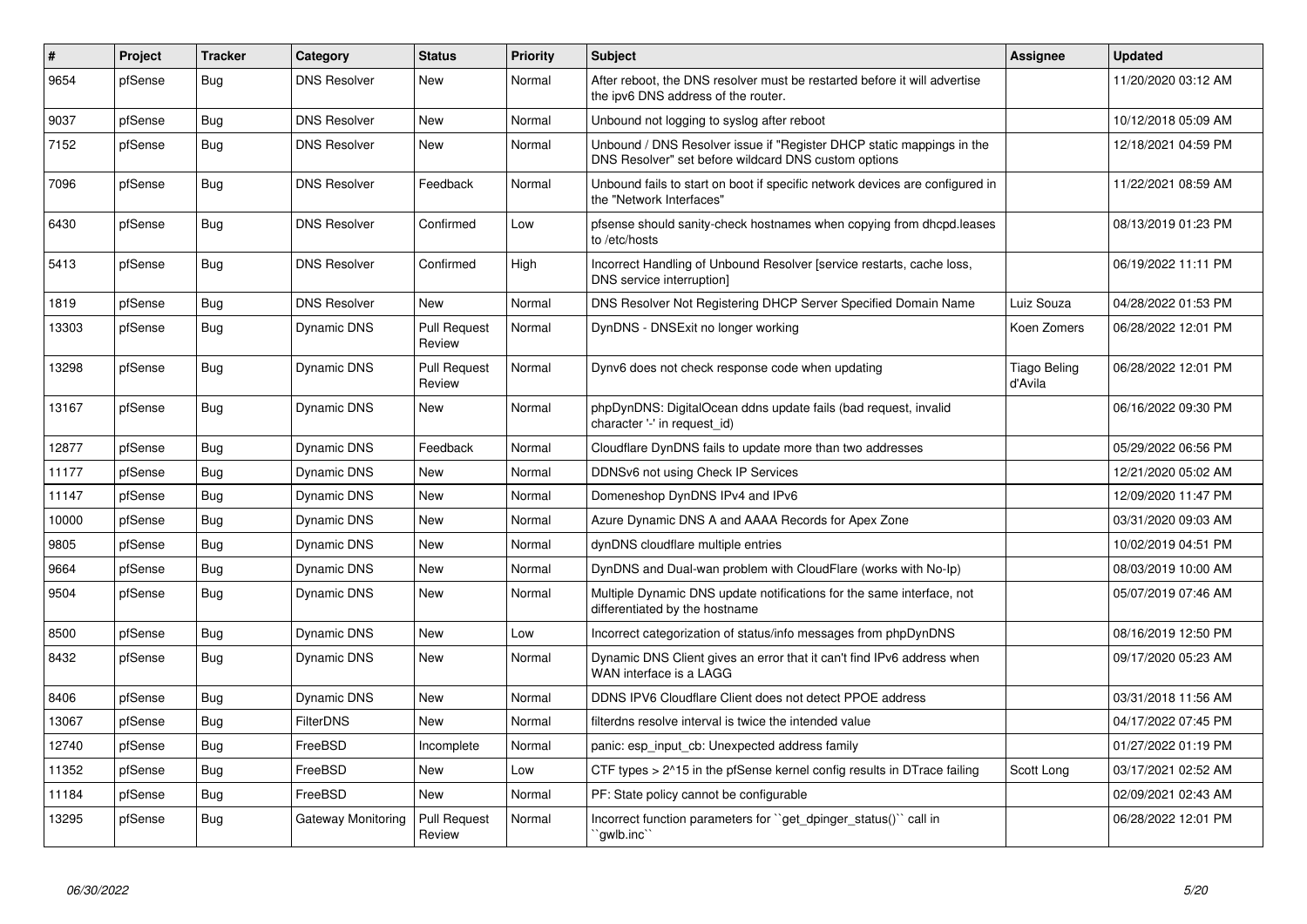| ∦     | Project | <b>Tracker</b> | Category                  | <b>Status</b>          | <b>Priority</b> | Subject                                                                                     | <b>Assignee</b> | <b>Updated</b>      |
|-------|---------|----------------|---------------------------|------------------------|-----------------|---------------------------------------------------------------------------------------------|-----------------|---------------------|
| 13076 | pfSense | Bug            | <b>Gateway Monitoring</b> | <b>New</b>             | Normal          | Marking a gateway as down does not affect IPsec entries using gateway<br>groups             |                 | 06/28/2022 12:01 PM |
| 12920 | pfSense | Bug            | <b>Gateway Monitoring</b> | Pull Request<br>Review | Normal          | Gateway behavior differs when the gateway does not exist in config.xml                      | Viktor Gurov    | 06/28/2022 12:01 PM |
| 12811 | pfSense | Bug            | <b>Gateway Monitoring</b> | <b>New</b>             | Normal          | Services are not restarted when PPP interfaces connect                                      | Jim Pingle      | 06/28/2022 12:01 PM |
| 11960 | pfSense | <b>Bug</b>     | <b>Gateway Monitoring</b> | Feedback               | Normal          | Gateway Monitoring Traffic Goes Out Default Gateway                                         |                 | 12/20/2021 05:43 AM |
| 8192  | pfSense | <b>Bug</b>     | Gateway Monitoring        | New                    | Low             | dpinger - Change in ISP link-local IPv6 address drops connectivity                          | Luiz Souza      | 11/05/2020 07:31 AM |
| 6333  | pfSense | Bug            | Gateway Monitoring        | Confirmed              | Normal          | Bootup starts/restarts dpinger multiple times                                               | Luiz Souza      | 11/16/2020 01:11 PM |
| 3132  | pfSense | Bug            | Gateway Monitoring        | In Progress            | Normal          | Gateway events for IPv6 affect IPv4 services and vice versa                                 | Viktor Gurov    | 06/28/2022 12:01 PM |
| 12942 | pfSense | <b>Bug</b>     | Gateways                  | New                    | Normal          | Code to kill states for old gateway when reconnecting an interface is<br>incorrect          | Jim Pingle      | 06/28/2022 12:01 PM |
| 12857 | pfSense | <b>Bug</b>     | Gateways                  | New                    | Normal          | Firewall gateway goes away when making changes to Bridge0 device                            |                 | 02/27/2022 11:20 AM |
| 12764 | pfSense | Bug            | Gateways                  | New                    | Normal          | VTI gateway status is pending after assigning the VTI interface                             |                 | 02/07/2022 05:41 AM |
| 12632 | pfSense | <b>Bug</b>     | Gateways                  | New                    | High            | Assigning a /30 WAN IP address at the console does not save the<br>gateway correctly        |                 | 06/28/2022 12:01 PM |
| 10875 | pfSense | Bug            | Gateways                  | New                    | Normal          | PPP periodic reset does not fully restore gateway group round-robin<br>functionality        | Luiz Souza      | 11/05/2020 07:44 AM |
| 9650  | pfSense | Bug            | Gateways                  | New                    | Normal          | IPv6 connection drops (ir-)regular on Kabelvodafone (German cable<br>ISP)                   |                 | 07/27/2019 07:14 AM |
| 8846  | pfSense | Bug            | Gateways                  | New                    | Low             | Misleading gateway error message adding/editing static routes using a<br>disabled interface |                 | 08/21/2019 11:29 AM |
| 8343  | pfSense | Bug            | Gateways                  | New                    | Normal          | Gateway Routes (Default Routes) not removed in Kernel when removed<br>from GUI              |                 | 05/14/2020 01:22 AM |
| 13003 | pfSense | Bug            | Hardware / Drivers        | New                    | Normal          | Malicious Driver Detection event on ixl driver                                              |                 | 06/25/2022 05:00 PM |
| 11731 | pfSense | <b>Bug</b>     | Hardware / Drivers        | New                    | Normal          | Missing support for Realtek USB NICs                                                        |                 | 03/30/2021 04:32 AM |
| 10584 | pfSense | Bug            | Hardware / Drivers        | New                    | Normal          | SG-3100 with M.2: shutdown instead of reboot                                                |                 | 07/21/2020 03:08 AM |
| 10577 | pfSense | <b>Bug</b>     | Hardware / Drivers        | Feedback               | Normal          | intel x553 (c3000 chipset) loading x520 driver                                              |                 | 05/28/2020 03:59 AM |
| 9094  | pfSense | Bug            | Hardware / Drivers        | Assigned               | Normal          | MBT console settings are not forced to video console                                        |                 | 11/07/2018 10:23 AM |
| 8324  | pfSense | Bug            | Hardware / Drivers        | New                    | Normal          | bxe cards require promisc for OSPF                                                          | Luiz Souza      | 05/25/2020 03:19 PM |
| 13277 | pfSense | Bug            | <b>IGMP Proxy</b>         | New                    | Normal          | IGMP Proxy webConfigurator Page Always Produces Error                                       |                 | 06/16/2022 07:50 PM |
| 13276 | pfSense | <b>Bug</b>     | <b>IGMP Proxy</b>         | New                    | Normal          | IGMP Proxy Error Message for Logging Links to System Log Instead of<br>Routing Log          |                 | 06/16/2022 07:48 PM |
| 12079 | pfSense | <b>Bug</b>     | <b>IGMP Proxy</b>         | New                    | Normal          | IGMPProxy: kernel panic, Sleeping thread owns a non-sleepable lock                          | Mateusz Guzik   | 06/28/2022 12:01 PM |
| 11953 | pfSense | <b>Bug</b>     | <b>IGMP Proxy</b>         | New                    | Normal          | XG-1541 crashes when igmpproxy is enabled and network interfaces<br>status change           |                 | 05/24/2021 04:55 PM |
| 10150 | pfSense | Bug            | <b>IGMP Proxy</b>         | New                    | Normal          | IGMP Proxy does not scale to hundreds of streams                                            |                 | 01/03/2020 02:56 AM |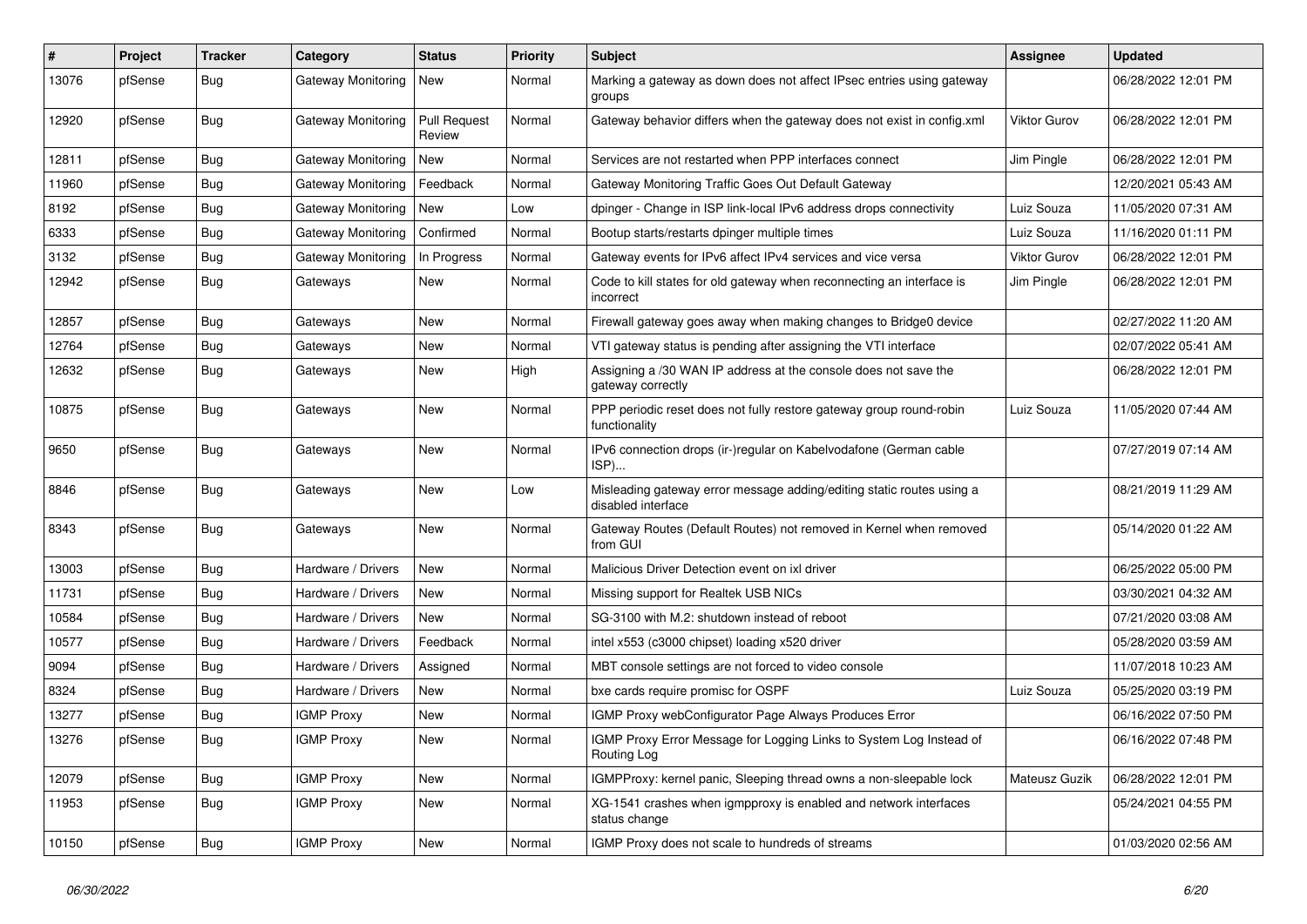| #     | Project | <b>Tracker</b> | Category          | <b>Status</b>          | <b>Priority</b> | <b>Subject</b>                                                                                                                                                                                  | Assignee            | <b>Updated</b>      |
|-------|---------|----------------|-------------------|------------------------|-----------------|-------------------------------------------------------------------------------------------------------------------------------------------------------------------------------------------------|---------------------|---------------------|
| 9338  | pfSense | Bug            | <b>IGMP Proxy</b> | New                    | Normal          | igmpproxy ignoring downstream vlan interface                                                                                                                                                    |                     | 02/22/2019 03:48 AM |
| 8711  | pfSense | Bug            | <b>IGMP Proxy</b> | New                    | Normal          | igmpproxy with PPPoE Interfaces                                                                                                                                                                 |                     | 07/28/2018 09:21 AM |
| 3382  | pfSense | Bug            | <b>IGMP Proxy</b> | New                    | Normal          | IGMPPROXY fails with more than 32 interfaces                                                                                                                                                    |                     | 07/12/2016 11:01 PM |
| 12960 | pfSense | <b>Bug</b>     | Installer         | New                    | Normal          | VGA installer image defaults to serial console, serial console is default in<br><b>GUI settings</b>                                                                                             |                     | 06/28/2022 12:01 PM |
| 11363 | pfSense | Bug            | Installer         | New                    | Normal          | Clean Install 2.5.0 fails due to hardware incompability                                                                                                                                         |                     | 02/04/2021 11:06 AM |
| 10690 | pfSense | Bug            | Installer         | New                    | Low             | Not possible to make UFS install on ZFS formatted drive                                                                                                                                         |                     | 04/21/2022 12:39 PM |
| 8401  | pfSense | Bug            | Installer         | New                    | Normal          | Issues related to keys representing alphabetic characters specific to<br>Scandinavian languages and to some other keys.                                                                         |                     | 03/30/2018 11:06 AM |
| 13279 | pfSense | <b>Bug</b>     | Interfaces        | New                    | Normal          | DHCP config override affects Gateway installation.                                                                                                                                              |                     | 06/17/2022 07:25 AM |
| 13228 | pfSense | <b>Bug</b>     | Interfaces        | New                    | Normal          | Recovering interface gateway may not be added back into gateway<br>groups and rules when expected                                                                                               | Jim Pingle          | 06/29/2022 04:31 PM |
| 13225 | pfSense | <b>Bug</b>     | Interfaces        | <b>New</b>             | Normal          | Bridges with QinQ interfaces not properly set up at boot                                                                                                                                        | Viktor Gurov        | 06/28/2022 12:01 PM |
| 13218 | pfSense | Bug            | Interfaces        | Pull Request<br>Review | Normal          | GIF-based interface MTU is assigned to parent interface on boot when<br>parent interface is a LAGG                                                                                              | <b>Viktor Gurov</b> | 06/28/2022 12:01 PM |
| 12926 | pfSense | Bug            | Interfaces        | Feedback               | Normal          | Changing LAGG type on CARP interfaces makes VIPs go to an "init" State                                                                                                                          |                     | 03/10/2022 10:52 AM |
| 12539 | pfSense | Bug            | Interfaces        | New                    | Low             | Changing VLAN ID for LAN interface in assignments silently fails.                                                                                                                               |                     | 11/23/2021 04:12 AM |
| 12504 | pfSense | <b>Bug</b>     | Interfaces        | New                    | Normal          | BCM57412 NetXtreme-E 10Gb RDMA Ethernet controller issue                                                                                                                                        |                     | 11/05/2021 04:51 AM |
| 11872 | pfSense | Bug            | Interfaces        | <b>New</b>             | Normal          | gif interfaces reporting incorrect traffic counters                                                                                                                                             |                     | 12/30/2021 04:00 AM |
| 11657 | pfSense | Bug            | Interfaces        | <b>New</b>             | Normal          | netmap_ring_reinit error                                                                                                                                                                        |                     | 03/18/2021 10:32 PM |
| 11641 | pfSense | <b>Bug</b>     | Interfaces        | <b>New</b>             | Normal          | On xn based interfaces without the VLANMTU flag the first VLAN tag<br>defined does not follow the parent interface MTU settings. All subsequent<br>VLAN tags follow the parent interface's MTU. |                     | 03/09/2021 06:42 PM |
| 11430 | pfSense | Bug            | Interfaces        | New                    | Normal          | PHP console spam after Assigning Interfaces                                                                                                                                                     |                     | 10/09/2021 10:37 AM |
| 11412 | pfSense | <b>Bug</b>     | Interfaces        | <b>New</b>             | Normal          | LLDPD Package Doesn't Work with Switchports                                                                                                                                                     |                     | 02/12/2021 08:12 PM |
| 11335 | pfSense | <b>Bug</b>     | Interfaces        | <b>New</b>             | Normal          | Spoofing the MAC on a LAGG interface does not work for some NIC<br>types.                                                                                                                       |                     | 01/29/2021 09:10 AM |
| 11091 | pfSense | <b>Bug</b>     | Interfaces        | <b>New</b>             | Normal          | Interfaces set as disabled in the configuration have an UP status in the<br>operating system at boot                                                                                            | <b>Viktor Gurov</b> | 06/28/2022 12:01 PM |
| 9837  | pfSense | Bug            | Interfaces        | New                    | Very Low        | ipv6 is not completely disabled on the interfaces                                                                                                                                               |                     | 10/24/2019 01:16 AM |
| 9690  | pfSense | Bug            | Interfaces        | <b>New</b>             | Normal          | Ethernet flow control should be disabled by default                                                                                                                                             |                     | 08/19/2019 06:45 PM |
| 9585  | pfSense | Bug            | Interfaces        | <b>New</b>             | Normal          | 6RD: Unable to reach hosts on within same 6rd-domain                                                                                                                                            |                     | 08/14/2019 02:39 PM |
| 9384  | pfSense | Bug            | Interfaces        | Confirmed              | Normal          | devd putting "\$" before variable contents when using single quotes                                                                                                                             |                     | 04/21/2022 12:39 PM |
| 9241  | pfSense | <b>Bug</b>     | Interfaces        | <b>New</b>             | Normal          | Ethernet link cycles up/down if "auto-negotiate" is explicitly selected in<br>interface configuration                                                                                           |                     | 12/31/2018 08:36 PM |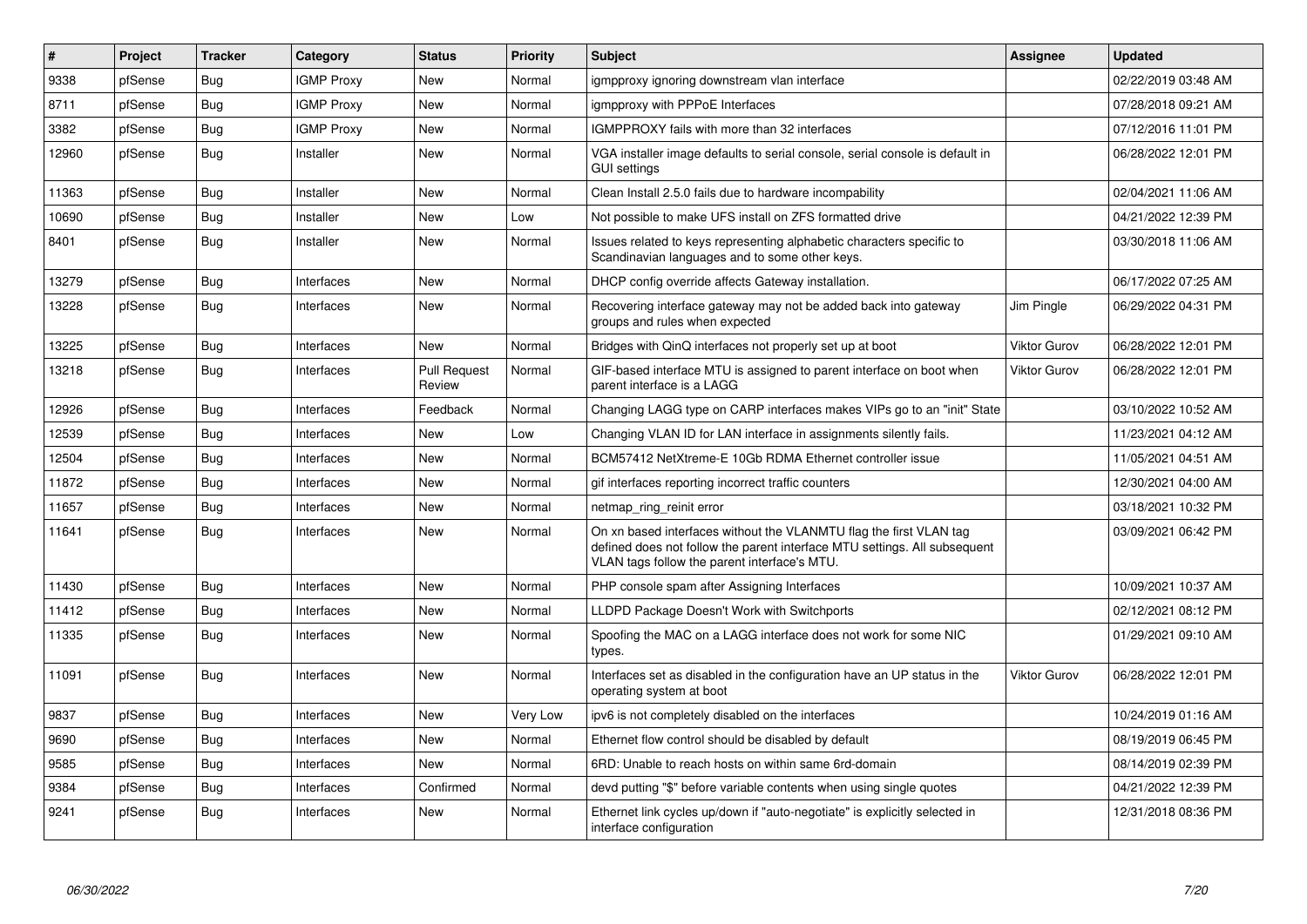| #     | Project | <b>Tracker</b> | Category     | <b>Status</b> | <b>Priority</b> | <b>Subject</b>                                                                                                                                                                | <b>Assignee</b> | <b>Updated</b>      |
|-------|---------|----------------|--------------|---------------|-----------------|-------------------------------------------------------------------------------------------------------------------------------------------------------------------------------|-----------------|---------------------|
| 9123  | pfSense | Bug            | Interfaces   | Feedback      | Very High       | Adding/configuring vlan on ixl-devices causes ag add macvlan err -53,<br>ag error 14                                                                                          | Luiz Souza      | 05/16/2022 07:57 AM |
| 8882  | pfSense | Bug            | Interfaces   | Incomplete    | Normal          | Interface assignments lost on reboot                                                                                                                                          |                 | 02/17/2022 02:24 PM |
| 8815  | pfSense | Bug            | Interfaces   | New           | Normal          | IP addresses are removed from interfaces when link is lost and either IPv4<br>or IPv6 is dynamic                                                                              | Luiz Souza      | 07/21/2021 07:49 AM |
| 8770  | pfSense | Bug            | Interfaces   | New           | Normal          | QinQ interfaces always show as active                                                                                                                                         |                 | 02/01/2020 09:47 AM |
| 8611  | pfSense | <b>Bug</b>     | Interfaces   | In Progress   | Normal          | unable to receive IPv6 RA's on SG-1000, default route lost                                                                                                                    | Luiz Souza      | 02/01/2021 03:31 PM |
| 8526  | pfSense | Bug            | Interfaces   | New           | Normal          | DHCP client ignores server replies when 802.1q tagging is used                                                                                                                |                 | 08/14/2019 10:52 AM |
| 8435  | pfSense | <b>Bug</b>     | Interfaces   | New           | Normal          | DHCPv6 unusable in certain circumstances (US AT&T Fiber, etc.)                                                                                                                |                 | 08/14/2019 10:52 AM |
| 8158  | pfSense | Bug            | Interfaces   | New           | High            | IPv6 Track Interface issue with more than one WAN-Gateway and a<br>number of internal interfaces at least track interface from one interface<br>does not work on regular base |                 | 12/03/2017 09:00 AM |
| 8113  | pfSense | Bug            | Interfaces   | <b>New</b>    | Normal          | MTU setting on bridge, openvpn clients ignored                                                                                                                                |                 | 12/31/2021 05:55 PM |
| 8089  | pfSense | Bug            | Interfaces   | New           | High            | VLAN page breaks after config restore to new hardware.                                                                                                                        |                 | 11/21/2017 01:38 PM |
| 8050  | pfSense | Bug            | Interfaces   | New           | High            | Enabling bridge while interfaces have link freezes console                                                                                                                    |                 | 11/03/2017 04:38 PM |
| 7730  | pfSense | Bug            | Interfaces   | <b>New</b>    | High            | 2.3.4_1 greX: loop detected when hit save on filter rules or interfaces                                                                                                       |                 | 07/27/2017 08:16 AM |
| 7430  | pfSense | <b>Bug</b>     | Interfaces   | New           | Normal          | pfsense-utils.inc - where is ipaddr configured() should account for<br>loopback interface                                                                                     |                 | 08/13/2019 03:48 PM |
| 7040  | pfSense | Bug            | Interfaces   | <b>New</b>    | Normal          | Issue when disabling an interface                                                                                                                                             |                 | 12/26/2016 02:56 AM |
| 6977  | pfSense | Bug            | Interfaces   | New           | Normal          | VLAN traffic is erroneously counted as underlying iface (untagged) traffic                                                                                                    |                 | 08/13/2019 02:56 PM |
| 6823  | pfSense | Bug            | Interfaces   | New           | Normal          | No connectivity after changing link state to UP                                                                                                                               |                 | 04/21/2022 12:39 PM |
| 6605  | pfSense | Bug            | Interfaces   | Confirmed     | Normal          | rc.linkup logic issues with actions taken                                                                                                                                     |                 | 07/12/2016 07:46 PM |
| 6289  | pfSense | <b>Bug</b>     | Interfaces   | New           | Normal          | IPv6 address not given to track6 interfaces on create                                                                                                                         |                 | 12/30/2021 04:17 AM |
| 5887  | pfSense | Bug            | Interfaces   | Confirmed     | Normal          | hardware_offloading_applyflags sets/unsets most values when already set<br>correctly                                                                                          |                 | 07/06/2016 03:31 PM |
| 4428  | pfSense | Bug            | Interfaces   | Confirmed     | Normal          | Setting media option on em(4) leads to infinite link cycling                                                                                                                  |                 | 07/06/2016 12:45 AM |
| 13102 | pfSense | Bug            | <b>IPsec</b> | New           | Normal          | Deleting an IPSec tunnel doesn't destroy the SA (SADs/SPDs), causes<br>crash in status_ipsec.php                                                                              | Viktor Gurov    | 06/28/2022 12:01 PM |
| 13014 | pfSense | <b>Bug</b>     | <b>IPsec</b> | New           | Normal          | Charon.vici can get in a bad state                                                                                                                                            | Mateusz Guzik   | 06/28/2022 12:01 PM |
| 13000 | pfSense | Bug            | <b>IPsec</b> | New           | Low             | IPsec AES-GCM encryption algorithm "Key Length" field should be labeled<br>'ICV Length"                                                                                       |                 | 03/30/2022 07:40 AM |
| 12762 | pfSense | <b>Bug</b>     | <b>IPsec</b> | New           | Normal          | IPsec keep alive check ignores Child SA Start Action                                                                                                                          | Viktor Gurov    | 02/07/2022 11:21 AM |
| 12705 | pfSense | <b>Bug</b>     | <b>IPsec</b> | Incomplete    | Normal          | ECDSA certificate does not work for IPSec VPN phase 1                                                                                                                         |                 | 01/24/2022 03:22 PM |
| 12645 | pfSense | <b>Bug</b>     | <b>IPsec</b> | New           | Normal          | `filterdns`` does not monitor remote IPsec gateways for IPv6 address<br>changes                                                                                               | Viktor Gurov    | 06/28/2022 12:01 PM |
| 12335 | pfSense | Bug            | <b>IPsec</b> | New           | Normal          | <b>IPsec DNS inefficiency</b>                                                                                                                                                 | Jim Pingle      | 06/28/2022 12:01 PM |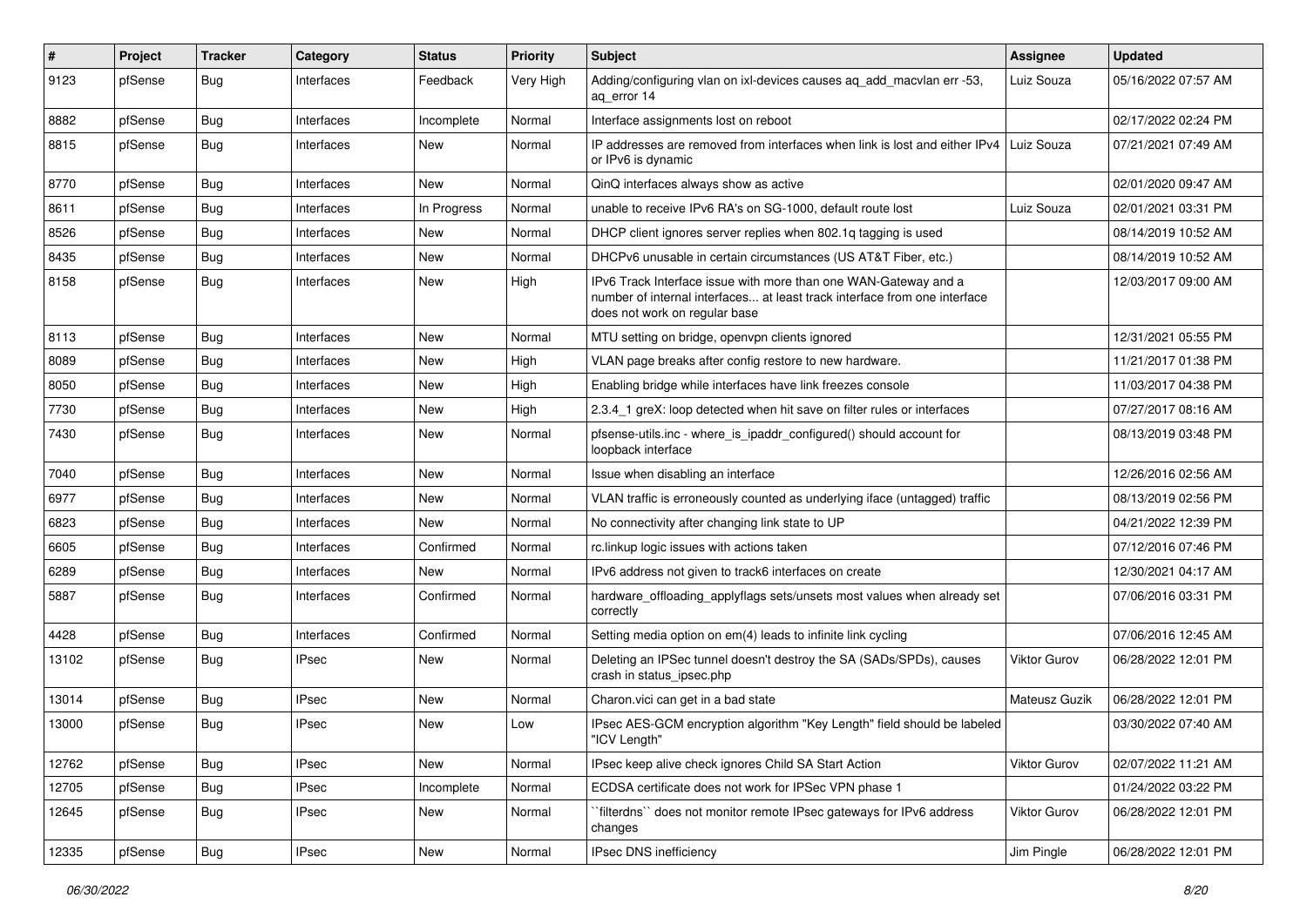| #     | Project | <b>Tracker</b> | Category                                        | <b>Status</b> | <b>Priority</b> | <b>Subject</b>                                                                                        | Assignee               | <b>Updated</b>      |
|-------|---------|----------------|-------------------------------------------------|---------------|-----------------|-------------------------------------------------------------------------------------------------------|------------------------|---------------------|
| 11539 | pfSense | <b>Bug</b>     | <b>IPsec</b>                                    | Feedback      | Normal          | Mobile IPsec "split include" value of 0.0.0.0/0 causes some clients to fail                           | Jim Pingle             | 06/28/2022 12:01 PM |
| 11418 | pfSense | Bug            | <b>IPsec</b>                                    | New           | <b>Very Low</b> | 'NAT-T: Force' is broken for IPv6 IPsec                                                               |                        | 02/16/2021 08:25 AM |
| 10493 | pfSense | <b>Bug</b>     | <b>IPsec</b>                                    | New           | Normal          | filter get vpns list() issues                                                                         |                        | 05/06/2020 01:07 AM |
| 9349  | pfSense | <b>Bug</b>     | <b>IPsec</b>                                    | Confirmed     | Normal          | IPSec service start/stop/restart fails after settings change                                          | Markus<br>Stockhausen  | 10/30/2020 01:33 PM |
| 8964  | pfSense | Bug            | <b>IPsec</b>                                    | <b>New</b>    | High            | IPsec async cryptography advanced setting - TCP traffic not passing<br>through                        | Luiz Souza             | 12/08/2020 12:09 PM |
| 8686  | pfSense | Bug            | <b>IPsec</b>                                    | <b>New</b>    | Normal          | IPsec VTI: Assigned interface firewall rules are never parsed                                         |                        | 02/10/2021 12:15 PM |
| 8073  | pfSense | <b>Bug</b>     | <b>IPsec</b>                                    | <b>New</b>    | Normal          | Traffic inexplicably not going through IPSEC despite (in theory) matching<br>SPs                      |                        | 11/09/2017 02:51 AM |
| 8013  | pfSense | Bug            | <b>IPsec</b>                                    | <b>New</b>    | Normal          | IPsec MSS clamping value shared for IPv4 and IPv6                                                     | Luiz Souza             | 10/28/2021 01:37 PM |
| 7420  | pfSense | <b>Bug</b>     | <b>IPsec</b>                                    | New           | Normal          | ipsec status freezing                                                                                 |                        | 02/13/2020 09:09 AM |
| 7235  | pfSense | <b>Bug</b>     | <b>IPsec</b>                                    | New           | Normal          | 4860 has not got significant IPsec performance rising with enabled HW<br>acceleration                 | Luiz Souza             | 12/18/2021 04:32 PM |
| 6668  | pfSense | <b>Bug</b>     | <b>IPsec</b>                                    | Feedback      | Normal          | IPSec tunnel + L2TP/IPSec VPN - wrong PSK chosen by pfSense                                           |                        | 09/21/2019 02:07 AM |
| 6624  | pfSense | Bug            | <b>IPsec</b>                                    | Confirmed     | Normal          | changes in IPsec config should down the connection                                                    | Jim Pingle             | 08/02/2021 12:08 PM |
| 6517  | pfSense | <b>Bug</b>     | <b>IPsec</b>                                    | Confirmed     | Normal          | Adding mobile IPsec phase 2 entries requires restart of strongswan                                    |                        | 06/21/2016 11:04 PM |
| 6481  | pfSense | <b>Bug</b>     | <b>IPsec</b>                                    | New           | Normal          | loading EAP RADIUS method failed                                                                      |                        | 03/24/2020 04:25 PM |
| 6370  | pfSense | <b>Bug</b>     | <b>IPsec</b>                                    | Confirmed     | Normal          | IPSEC bound to WAN gateway group and Dynamic DNS doesn't to fail<br>back tunnel to WAN on DDNS update |                        | 08/31/2021 07:38 AM |
| 6167  | pfSense | <b>Bug</b>     | <b>IPsec</b>                                    | Confirmed     | Normal          | IPsec IPComp not working                                                                              | George<br>Neville-Neil | 09/22/2020 06:07 PM |
| 5629  | pfSense | <b>Bug</b>     | <b>IPsec</b>                                    | New           | Normal          | Allow for IPsec configuration using certs without a CA                                                |                        | 12/31/2021 05:21 PM |
| 5355  | pfSense | Bug            | <b>IPsec</b>                                    | New           | High            | on Dynamic WAN IP (DHCP Client) it takes 10 minutes before Phase1<br>reconnects                       |                        | 07/08/2016 10:29 PM |
| 3312  | pfSense | Bug            | <b>IPsec</b>                                    | New           | Normal          | Gateway on IPsec rules is not functional in pf                                                        |                        | 01/28/2020 10:09 PM |
| 12938 | pfSense | <b>Bug</b>     | <b>IPv6 Router</b><br>Advertisements<br>(RADVD) | New           | Normal          | MaxRtrAdvInterval would allow stale DNS servers to be deleted faster                                  |                        | 03/12/2022 09:37 AM |
| 8831  | pfSense | Bug            | <b>IPv6 Router</b><br>Advertisements<br>(RADVD) | <b>New</b>    | Very High       | Radvd causes latency spikes                                                                           |                        | 04/19/2021 04:51 AM |
| 7737  | pfSense | Bug            | IPv6 Router<br>Advertisements<br>(RADVD)        | New           | Normal          | radvd error message                                                                                   |                        | 08/13/2019 09:41 AM |
| 7303  | pfSense | Bug            | IPv6 Router<br>Advertisements<br>(RADVD)        | New           | Normal          | ipv6 connectivity lost on pfSense reboot                                                              |                        | 08/20/2019 12:23 PM |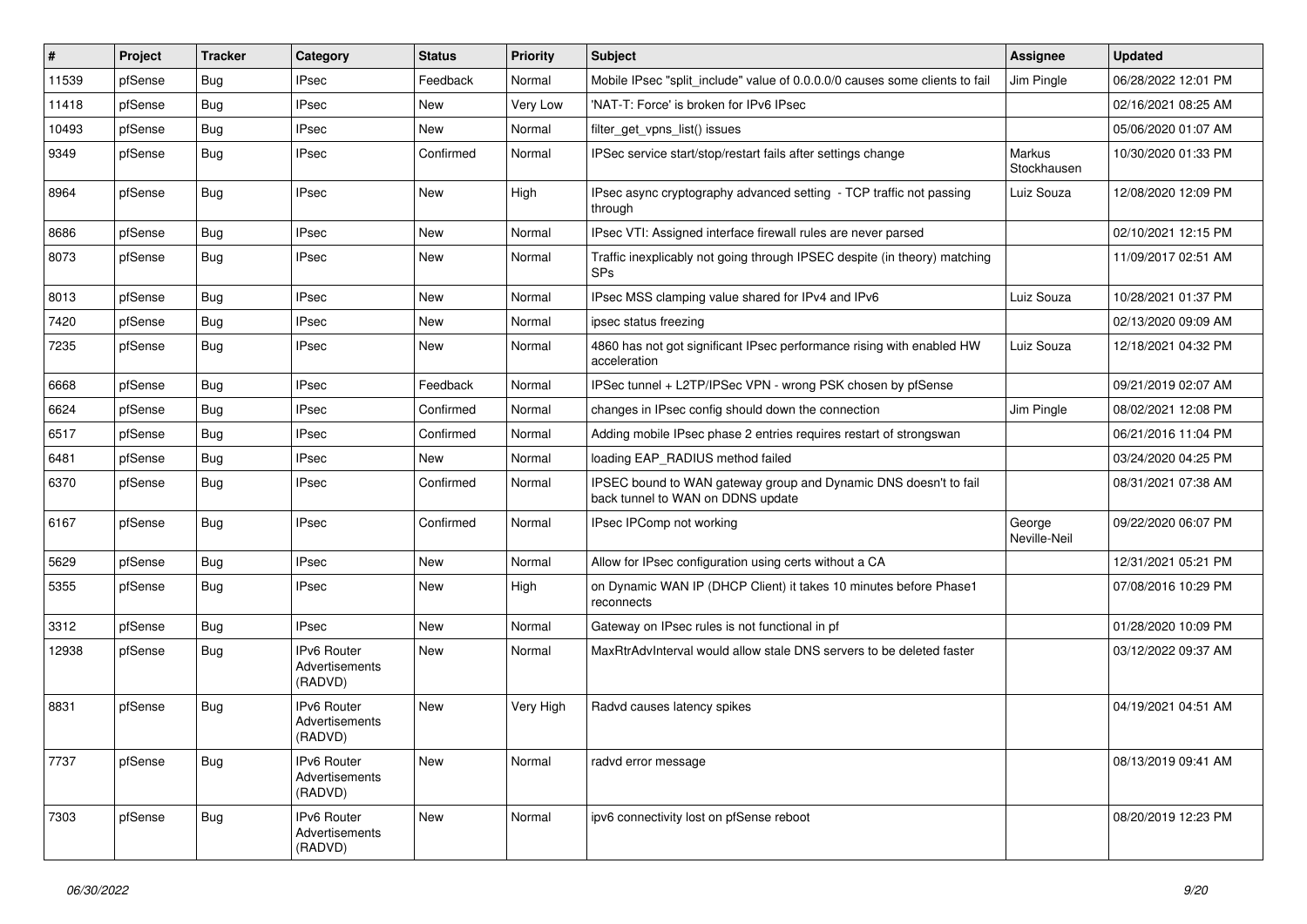| #     | Project | <b>Tracker</b> | Category                                        | <b>Status</b>          | <b>Priority</b> | <b>Subject</b>                                                                                                  | Assignee | <b>Updated</b>      |
|-------|---------|----------------|-------------------------------------------------|------------------------|-----------------|-----------------------------------------------------------------------------------------------------------------|----------|---------------------|
| 6541  | pfSense | <b>Bug</b>     | IPv6 Router<br>Advertisements<br>(RADVD)        | <b>New</b>             | Normal          | IPv6 RAs always include on-link prefix; clients may not use DHCPv6<br>managed addresses                         |          | 08/13/2019 03:23 PM |
| 6386  | pfSense | <b>Bug</b>     | <b>IPv6 Router</b><br>Advertisements<br>(RADVD) | <b>New</b>             | Low             | Switching Router Advertisements to disabled should broadcast IP<br>Removal messages                             |          | 05/22/2016 10:44 PM |
| 11761 | pfSense | Bug            | L <sub>2</sub> TP                               | <b>New</b>             | Normal          | L2TP/IPsec VPN : PPP LCP negotiation occurs before user authentication                                          |          | 03/31/2021 04:52 AM |
| 6321  | pfSense | <b>Bug</b>     | L2TP                                            | New                    | Normal          | Problem with connecting I2tp over ipsec from android and windows                                                |          | 11/13/2020 11:01 AM |
| 1667  | pfSense | Bug            | L <sub>2</sub> TP                               | New                    | Normal          | L2TP server does not respond properly from a CARP VIP                                                           |          | 12/11/2021 07:43 PM |
| 9453  | pfSense | <b>Bug</b>     | <b>LAGG Interfaces</b>                          | <b>New</b>             | Normal          | VLAN Interfaces on LAGG get orphaned at boot                                                                    |          | 08/21/2019 11:16 AM |
| 9183  | pfSense | Bug            | <b>LAGG Interfaces</b>                          | New                    | Very Low        | OpenVPN Lagg Interface not working after restart or new start                                                   |          | 08/21/2019 11:17 AM |
| 8335  | pfSense | <b>Bug</b>     | LAGG Interfaces                                 | <b>New</b>             | Normal          | System hang with LACP downlink to UniFi switch                                                                  |          | 08/21/2019 11:18 AM |
| 12747 | pfSense | <b>Bug</b>     | Logging                                         | <b>New</b>             | Normal          | System log is filled by sshguard                                                                                |          | 05/03/2022 03:08 AM |
| 12464 | pfSense | <b>Bug</b>     | Logging                                         | Pull Request<br>Review | Normal          | Syslog Auth messages are sent as Emergency Level                                                                |          | 06/28/2022 12:01 PM |
| 12056 | pfSense | Bug            | Logging                                         | <b>New</b>             | Normal          | Filterlog says "Unknown Option %u"                                                                              |          | 06/18/2021 05:51 AM |
| 12013 | pfSense | <b>Bug</b>     | Logging                                         | <b>New</b>             | Low             | Reading log data is inefficient in certain cases                                                                |          | 06/08/2021 07:35 AM |
| 11666 | pfSense | <b>Bug</b>     | Logging                                         | New                    | Normal          | GUI Firewall log search not parsing filter.log beyond hard coded limit                                          |          | 03/12/2021 11:38 AM |
| 9140  | pfSense | <b>Bug</b>     | Logging                                         | <b>New</b>             | Very Low        | Unexpected rule can be displayed when looking up filter log entry with<br>multiple matching rules               |          | 08/19/2019 02:56 PM |
| 7476  | pfSense | <b>Bug</b>     | Logging                                         | <b>New</b>             | Normal          | Dirty buffer used to build log messages?                                                                        |          | 04/17/2017 09:51 PM |
| 7964  | pfSense | Bug            | Multi-WAN                                       | <b>New</b>             | Normal          | Restart openypn on gateway switching                                                                            |          | 08/19/2019 12:35 PM |
| 12853 | pfSense | <b>Bug</b>     | <b>NAT Reflection</b>                           | Feedback               | High            | Network Address Translation - Pure NAT pfsense freeze after reboot                                              |          | 02/22/2022 08:40 AM |
| 9179  | pfSense | <b>Bug</b>     | <b>NAT Reflection</b>                           | New                    | Normal          | NAT reflection fix implemented for #8604 is causing WebUI and XMLRPC<br>to fail on slave                        |          | 03/27/2020 08:01 PM |
| 8233  | pfSense | <b>Bug</b>     | <b>NAT Reflection</b>                           | New                    | Very Low        | NAT reflection back to originating host broken when using FQDN-based IP<br>aliases                              |          | 08/21/2019 10:53 AM |
| 8004  | pfSense | Bug            | <b>NAT Reflection</b>                           | <b>New</b>             | Normal          | Error notice for a deleted NAT that had a RULE or an existing NAT which<br>is claimed to have no NAT port       |          | 10/24/2017 06:39 PM |
| 2042  | pfSense | Bug            | <b>NAT Reflection</b>                           | Confirmed              | Low             | NAT reflection doesn't apply to self-initiated traffic                                                          |          | 01/21/2021 10:38 PM |
| 13224 | pfSense | <b>Bug</b>     | <b>Notifications</b>                            | New                    | Normal          | Email notification flood when UPS (NUT) and WAN send notifications                                              |          | 05/27/2022 01:58 AM |
| 10325 | pfSense | Bug            | Notifications                                   | <b>New</b>             | Normal          | System/Advanced/Notifications/E-Mail - SMTP Notification E-Mail auth<br>password Unexpected Bahaviour           |          | 10/30/2020 08:17 AM |
| 8313  | pfSense | Bug            | Notifications                                   | New                    | Normal          | STARTTLS auto detection not working                                                                             |          | 04/21/2022 12:39 PM |
| 4604  | pfSense | <b>Bug</b>     | <b>NTPD</b>                                     | <b>New</b>             | Normal          | NTP time server entries may or may not work, depending upon interfaces<br>selected when configuring NTP service |          | 12/11/2021 07:59 PM |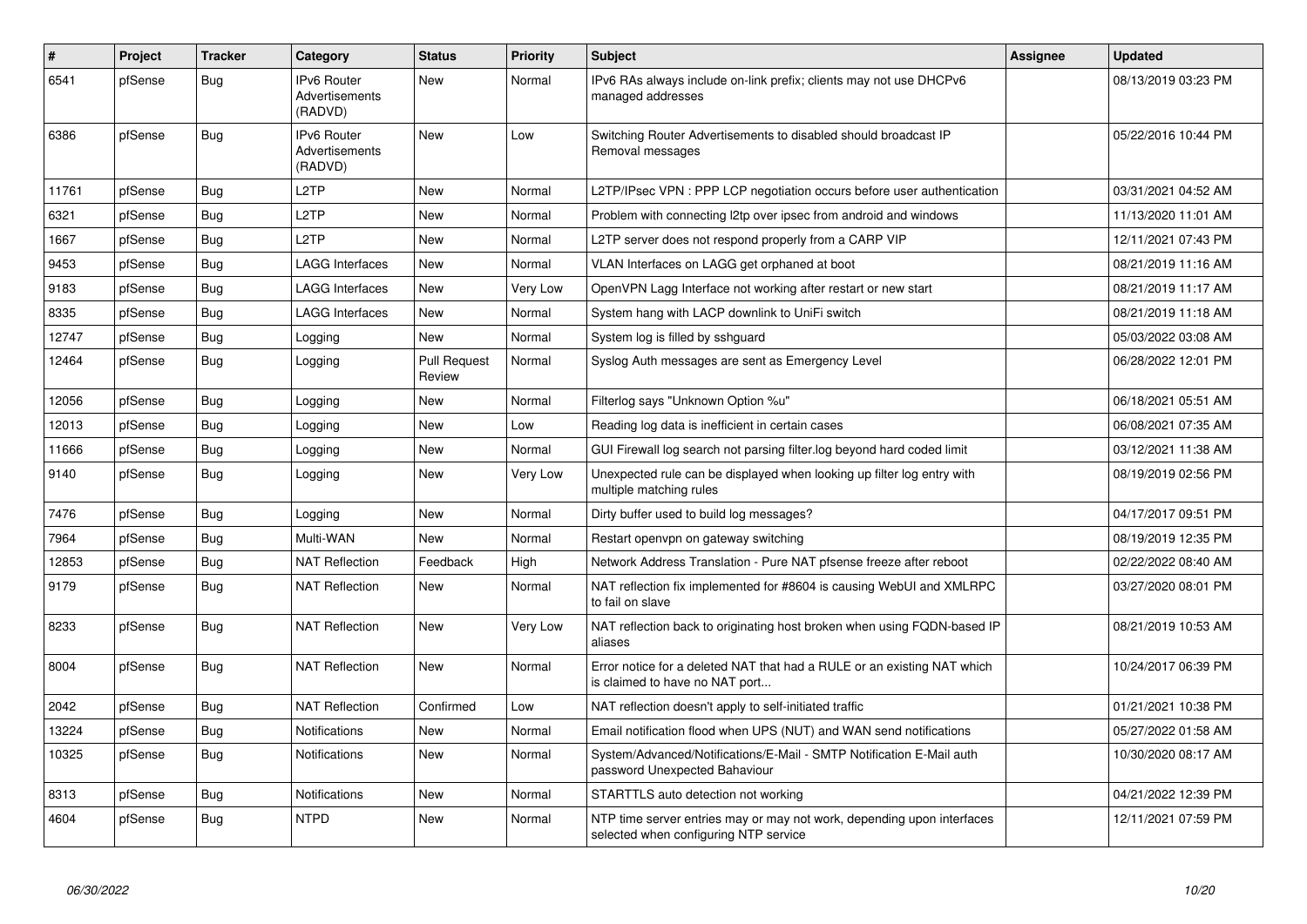| $\#$  | Project | <b>Tracker</b> | Category                | <b>Status</b>                 | <b>Priority</b> | Subject                                                                                                                | Assignee          | <b>Updated</b>      |
|-------|---------|----------------|-------------------------|-------------------------------|-----------------|------------------------------------------------------------------------------------------------------------------------|-------------------|---------------------|
| 13267 | pfSense | Bug            | OpenVPN                 | New                           | Normal          | dpinger continues to run on OpenVPN gateway after OpenVPN service is<br>stopped.                                       |                   | 06/12/2022 02:49 PM |
| 13243 | pfSense | Bug            | OpenVPN                 | <b>Pull Request</b><br>Review | Normal          | OpenVPN status for multi-user VPN shows info icon to display RADIUS<br>rules when there are none to display            | Marcos<br>Mendoza | 06/28/2022 12:01 PM |
| 13090 | pfSense | <b>Bug</b>     | OpenVPN                 | New                           | Normal          | OpenVPN: do not use legacy deprecated netbios settings                                                                 | Jim Pingle        | 04/22/2022 11:19 AM |
| 13089 | pfSense | Bug            | OpenVPN                 | New                           | Normal          | OpenVPN: fix some netbios options were preserved even if teh Netbios<br>option was unchecked                           | Jim Pingle        | 04/22/2022 11:06 AM |
| 13088 | pfSense | <b>Bug</b>     | OpenVPN                 | New                           | Normal          | OpenVPN Client Overrides: properly hide/show form fields                                                               | Jim Pingle        | 06/08/2022 09:15 AM |
| 13087 | pfSense | Bug            | OpenVPN                 | New                           | Normal          | OpenVPN Server: hide WINS servers list when netbios option is<br>unchecked while WINS servers is checked               |                   | 04/22/2022 10:29 AM |
| 12927 | pfSense | Bug            | OpenVPN                 | New                           | Normal          | OpenVPN with OCSP enabled allows connections with revoked<br>certificates                                              |                   | 03/24/2022 08:22 AM |
| 12563 | pfSense | <b>Bug</b>     | OpenVPN                 | <b>New</b>                    | Normal          | OpenVPN server doesn't support Framed-IPv6-Address RADIUS attribute                                                    |                   | 12/03/2021 11:19 AM |
| 12552 | pfSense | Bug            | OpenVPN                 | New                           | Normal          | "Pull DNS" option within OpenVPN client does not cause pfSense to use<br>DNS servers assigned by remote OpenVPN server |                   | 12/08/2021 08:45 AM |
| 12509 | pfSense | <b>Bug</b>     | OpenVPN                 | New                           | Normal          | Deffered authentication does not work with auth-gen-token external-auth<br>or pusk "auth-token"                        |                   | 11/08/2021 04:01 AM |
| 11925 | pfSense | <b>Bug</b>     | OpenVPN                 | New                           | Normal          | Calling-Station-Id always set to WAN IP                                                                                |                   | 05/14/2021 09:27 AM |
| 11778 | pfSense | <b>Bug</b>     | OpenVPN                 | New                           | Normal          | OpenVPN uses 100% CPU after experiencing packet loss                                                                   |                   | 02/28/2022 07:38 AM |
| 11715 | pfSense | <b>Bug</b>     | OpenVPN                 | New                           | Normal          | OpenVPN MTU                                                                                                            |                   | 03/22/2021 01:35 AM |
| 11541 | pfSense | <b>Bug</b>     | OpenVPN                 | New                           | Normal          | OpenVPN status does not work properly when set to TCP and Concurrent<br>Connections $= 1$                              |                   | 03/02/2021 02:27 PM |
| 11503 | pfSense | <b>Bug</b>     | OpenVPN                 | New                           | Normal          | Using multiple authentication backends on an OpenVPN server fails                                                      |                   | 02/23/2021 12:23 PM |
| 10311 | pfSense | <b>Bug</b>     | OpenVPN                 | New                           | Normal          | Too low net.link.ifqmaxlen causes packet drop under load when using<br>OpenVPN inside bridge interface under load      |                   | 08/10/2021 03:10 AM |
| 8380  | pfSense | <b>Bug</b>     | OpenVPN                 | New                           | Normal          | OpenVPN RADIUS password length is not constant                                                                         | Jim Pingle        | 07/17/2020 11:46 AM |
| 8122  | pfSense | <b>Bug</b>     | OpenVPN                 | New                           | Normal          | openvpn client is unable to use OTP (temporary) passwords                                                              |                   | 04/16/2018 09:28 AM |
| 7779  | pfSense | <b>Bug</b>     | OpenVPN                 | New                           | Normal          | Traffic crossing a site-to-site OpenVPN tunnel fails to fragment.                                                      |                   | 06/02/2021 08:26 AM |
| 7286  | pfSense | <b>Bug</b>     | OpenVPN                 | Incomplete                    | Normal          | OpenVPN client is unreliable when you have multiple tunnels                                                            |                   | 08/19/2019 03:28 PM |
| 6993  | pfSense | Bug            | OpenVPN                 | New                           | Normal          | OpenVPN status error during CARP state transition                                                                      | James Webb        | 12/31/2021 05:44 PM |
| 12849 | pfSense | Bug            | <b>Operating System</b> | <b>New</b>                    | Normal          | pfsync kernel crash on reboot                                                                                          | Mateusz Guzik     | 02/22/2022 02:02 PM |
| 12547 | pfSense | <b>Bug</b>     | <b>Operating System</b> | Feedback                      | Normal          | unsheduled system reboot/crash                                                                                         | Mateusz Guzik     | 12/01/2021 01:20 PM |
| 12259 | pfSense | <b>Bug</b>     | <b>Operating System</b> | New                           | Normal          | Intel em NICs Suffering Performance Degradation on FreeBSD12                                                           |                   | 02/25/2022 09:28 PM |
| 12144 | pfSense | Bug            | <b>Operating System</b> | In Progress                   | Normal          | Bug in "df -t" filtering if two filesystems use the same mountpoint                                                    | Mateusz Guzik     | 09/10/2021 10:07 AM |
| 11232 | pfSense | Bug            | <b>Operating System</b> | New                           | Normal          | Fix pfSense fsync                                                                                                      |                   | 01/08/2021 08:53 AM |
| 10980 | pfSense | Bug            | <b>Operating System</b> | New                           | Normal          | rc.local is executed at login by rc.initial, and not at boot time.                                                     |                   | 10/19/2020 09:39 AM |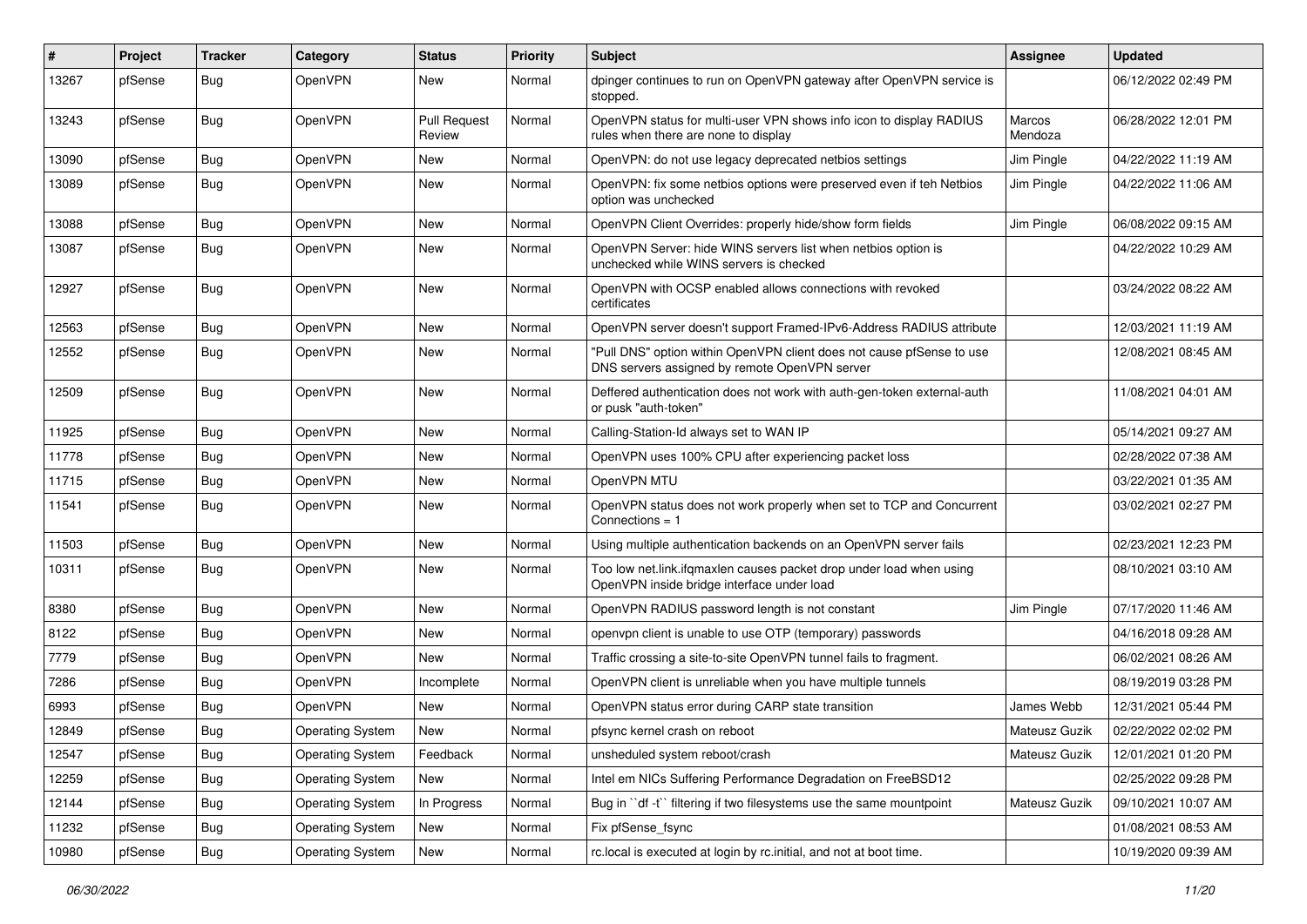| $\vert$ # | Project | <b>Tracker</b> | Category                | <b>Status</b> | <b>Priority</b> | Subject                                                                                                          | Assignee       | <b>Updated</b>      |
|-----------|---------|----------------|-------------------------|---------------|-----------------|------------------------------------------------------------------------------------------------------------------|----------------|---------------------|
| 10671     | pfSense | Bug            | <b>Operating System</b> | New           | Normal          | pfsense 2.4.5 1 does not boot on Gen2 2012R2 HyperV VM                                                           |                | 05/09/2021 06:39 AM |
| 8207      | pfSense | Bug            | <b>Operating System</b> | <b>New</b>    | Normal          | 2.4 cannot boot as a Xen VM with more than 7 NICs                                                                |                | 06/25/2022 05:42 PM |
| 6580      | pfSense | <b>Bug</b>     | <b>Operating System</b> | Confirmed     | Normal          | Bridge with down member interface sends ICMP unreachables where it<br>shouldn't                                  |                | 07/05/2016 05:40 PM |
| 6220      | pfSense | Bug            | <b>Operating System</b> | Confirmed     | Normal          | state mismatch with host-initiated traffic matching binat to IP not locally<br>assigned                          | Luiz Souza     | 06/08/2016 09:23 AM |
| 4479      | pfSense | <b>Bug</b>     | <b>Operating System</b> | New           | Normal          | Firewall rules won't match GRE interface after applying IPSEC transport<br>encryption on GRE tunnel              | Luiz Souza     | 08/20/2021 08:46 AM |
| 4406      | pfSense | Bug            | <b>Operating System</b> | Confirmed     | Normal          | ALTQ problems with wireless cloned interfaces                                                                    | Luiz Souza     | 11/19/2015 12:06 AM |
| 4345      | pfSense | Bug            | <b>Operating System</b> | Confirmed     | Normal          | Traffic Shaping doesn't work with Xen netfront driver                                                            |                | 12/31/2021 05:30 PM |
| 2335      | pfSense | <b>Bug</b>     | <b>Operating System</b> | New           | Normal          | IGMPProxy and CARP Results in System Instability Upon Reboot                                                     |                | 07/19/2014 10:25 PM |
| 12875     | pfSense | <b>Bug</b>     | Package System          | New           | Normal          | Import zabbix-agent6 and zabbix-proxy6 from FreeBSD Ports                                                        |                | 05/28/2022 06:50 PM |
| 11724     | pfSense | Bug            | Package System          | New           | Normal          | Packages unexpectedly removed when changing update branches                                                      |                | 03/29/2021 08:09 AM |
| 10729     | pfSense | <b>Bug</b>     | Package System          | New           | Normal          | Certificate verification failed for pkg.freebsd.org                                                              |                | 07/05/2020 01:12 AM |
| 9755      | pfSense | <b>Bug</b>     | Package System          | New           | Very Low        | package description wrong link<br>https://www.freshports.org/security/openvpn-client-export                      |                | 09/13/2019 07:22 AM |
| 9149      | pfSense | <b>Bug</b>     | Package System          | New           | Low             | Continued issues with /tmp and /var in RAM on 2.4                                                                |                | 11/24/2018 11:56 AM |
| 8177      | pfSense | <b>Bug</b>     | Package System          | New           | Normal          | "/xsl/package.xsl" is referenced in package XML files but not on the<br>firewall                                 |                | 08/14/2019 09:56 AM |
| 8176      | pfSense | <b>Bug</b>     | Package System          | New           | Normal          | /schema/packages.dtd -- referenced in *xml, but missing?                                                         |                | 12/09/2017 06:52 PM |
| 7195      | pfSense | <b>Bug</b>     | Package System          | New           | Normal          | pkg_edit.php - <checkenablefields> tag has no effect on fields other than<br/>checkbox/input</checkenablefields> |                | 08/21/2019 09:15 AM |
| 7082      | pfSense | <b>Bug</b>     | Package System          | <b>New</b>    | Normal          | pkg_edit.php - impossible to use default_value with rowhelperfield                                               |                | 08/21/2019 09:15 AM |
| 6055      | pfSense | <b>Bug</b>     | Package System          | Confirmed     | Low             | Menu items may remain from packages no longer installed                                                          |                | 06/18/2021 08:46 PM |
| 5469      | pfSense | <b>Bug</b>     | Package System          | Confirmed     | Low             | package.dtd XSD schema is a piece of pathetic, useless, unmaintained<br>junk                                     |                | 11/22/2015 06:26 AM |
| 5306      | pfSense | Bug            | Package System          | New           | Normal          | textarea fields should have linebreaks sanitized automatically on save                                           |                | 03/03/2017 04:15 AM |
| 4474      | pfSense | <b>Bug</b>     | Package System          | Confirmed     | Normal          | IP address change triggers reload of all packages                                                                |                | 02/13/2017 07:21 AM |
| 3358      | pfSense | Bug            | Package System          | New           | Normal          | new version of <include file=""> is not required during reinstall all</include>                                  |                | 12/26/2014 12:13 PM |
| 13317     | pfSense | Bug            | PHP Interpreter         | Feedback      | Normal          | `array_filter`` PHP Errors in ``interfaces.inc``                                                                 | Reid Linnemann | 06/29/2022 08:06 AM |
| 13307     | pfSense | <b>Bug</b>     | PPP Interfaces          | New           | High            | PPP interface custom reset date/time Hour and Minute fields do not<br>properly handle "0" value                  |                | 06/28/2022 12:01 PM |
| 9192      | pfSense | <b>Bug</b>     | <b>PPP</b> Interfaces   | New           | Normal          | PPPoE daemon selects wrong interface                                                                             |                | 08/20/2019 10:05 AM |
| 8804      | pfSense | Bug            | <b>PPP</b> Interfaces   | New           | Normal          | Netgate SG-1000 PPPoE Keepalives not prioritized, internet drops                                                 |                | 08/20/2019 10:06 AM |
| 8512      | pfSense | Bug            | <b>PPP</b> Interfaces   | New           | Normal          | PPPoE reconnect fails after interface flap                                                                       |                | 08/20/2019 10:06 AM |
| 6255      | pfSense | Bug            | PPP Interfaces          | Confirmed     | Low             | PPP Country/Provider/Plan configuration not saved                                                                |                | 04/25/2016 07:15 PM |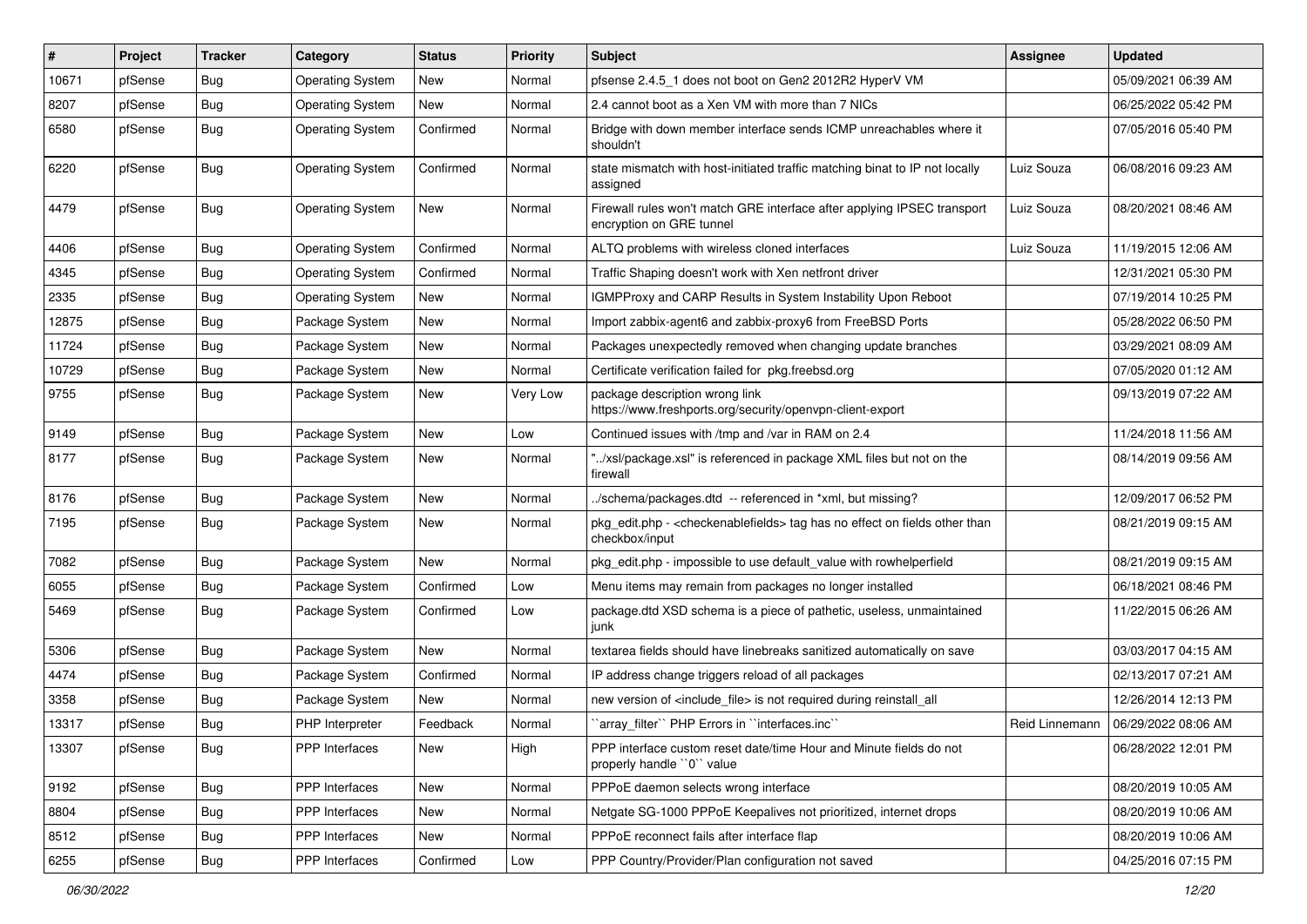| #     | Project | <b>Tracker</b> | Category          | <b>Status</b>                 | <b>Priority</b> | <b>Subject</b>                                                                                                                              | <b>Assignee</b> | <b>Updated</b>      |
|-------|---------|----------------|-------------------|-------------------------------|-----------------|---------------------------------------------------------------------------------------------------------------------------------------------|-----------------|---------------------|
| 5253  | pfSense | Bug            | PPP Interfaces    | New                           | Normal          | 3gstats.php 100% CPU                                                                                                                        |                 | 01/08/2022 05:02 PM |
| 3326  | pfSense | Bug            | PPP Interfaces    | New                           | Normal          | IPv6 only PPPoE connection                                                                                                                  |                 | 11/18/2013 09:37 AM |
| 12436 | pfSense | Bug            | PPPoE Server      | New                           | Normal          | Pppoe server config gui does not allow setting of chap authentication, and<br>sets the network start address for allocation to 0            |                 | 10/21/2021 08:15 AM |
| 9295  | pfSense | Bug            | PPPoE Server      | New                           | Very High       | IPv6 PD does not work with PPPOE (Server & Client)                                                                                          |                 | 05/15/2022 10:53 AM |
| 12950 | pfSense | Bug            | Routing           | New                           | Normal          | OpenVPN as default gateway does not get set at boot time                                                                                    |                 | 04/09/2022 05:46 PM |
| 12850 | pfSense | <b>Bug</b>     | Routing           | New                           | Low             | Console error during boot: "route: route has not been found"                                                                                |                 | 02/22/2022 08:27 AM |
| 11296 | pfSense | Bug            | Routing           | New                           | Normal          | Static route targets may still reachable via default route when the gateway<br>they should route through is down                            | Viktor Gurov    | 06/28/2022 12:01 PM |
| 8066  | pfSense | Bug            | Routing           | New                           | Normal          | Static routes not applied when they go out a interface using carp                                                                           |                 | 11/08/2017 02:04 AM |
| 7352  | pfSense | Bug            | Routing           | New                           | Normal          | pfSense IPv6 static route is dumped after a WAN flap                                                                                        |                 | 01/20/2022 09:35 AM |
| 9698  | pfSense | Bug            | <b>RRD Graphs</b> | New                           | Normal          | Monitoring graphs do not retain state after auto-refresh                                                                                    |                 | 08/26/2019 02:09 AM |
| 7314  | pfSense | <b>Bug</b>     | <b>RRD Graphs</b> | New                           | Low             | Discrepancy in ntp monitoring view                                                                                                          |                 | 02/24/2017 08:37 PM |
| 2138  | pfSense | <b>Bug</b>     | <b>RRD Graphs</b> | <b>New</b>                    | Normal          | RRD Wireless graph broken in BSS mode                                                                                                       |                 | 02/06/2016 04:59 AM |
| 1186  | pfSense | <b>Bug</b>     | <b>RRD</b> Graphs | Confirmed                     | Normal          | When in pure routing mode the rrd graphs are blank                                                                                          |                 | 09/16/2015 04:31 PM |
| 13310 | pfSense | Bug            | Rules / NAT       | Feedback                      | Normal          | Each line in the NPt destination IPv6 prefix list also contains the network<br>of the previous line when multiple choices are present       | Jim Pingle      | 06/28/2022 12:01 PM |
| 13240 | pfSense | Bug            | Rules / NAT       | New                           | Normal          | User is forced to pick an NPt destination IPv6 prefix length even when<br>choosing a drop-down entry which contains a defined prefix length | Jim Pingle      | 06/28/2022 12:01 PM |
| 13144 | pfSense | Bug            | Rules / NAT       | New                           | Very Low        | Firewall rule entries can get out of sync when entries are deleted while<br>other administrators are editing entries simultaneously         |                 | 05/10/2022 07:26 AM |
| 13046 | pfSense | Bug            | Rules / NAT       | New                           | Normal          | Floating rule applied to IPv6 interface with a SLAAC DHCPv6 gateway<br>reports error on boot                                                |                 | 04/11/2022 09:50 AM |
| 12888 | pfSense | Bug            | Rules / NAT       | <b>New</b>                    | Normal          | pfSense sends un-NATed packets during OpenVPN startup                                                                                       |                 | 03/01/2022 03:13 PM |
| 12720 | pfSense | <b>Bug</b>     | Rules / NAT       | <b>Pull Request</b><br>Review | Normal          | Hide the "tag" field on non-floating tabs                                                                                                   | Viktor Gurov    | 01/24/2022 03:11 PM |
| 12421 | pfSense | Bug            | Rules / NAT       | New                           | Normal          | IPV6 limiter bug                                                                                                                            |                 | 10/02/2021 08:44 AM |
| 11717 | pfSense | <b>Bug</b>     | Rules / NAT       | New                           | Normal          | Incorrect port forwarding rules if Destination port alias is not equal to<br>Redirect target port alias                                     |                 | 03/22/2021 06:06 AM |
| 11556 | pfSense | <b>Bug</b>     | Rules / NAT       | New                           | Normal          | Kill all states associated with a NAT address                                                                                               |                 | 03/19/2021 10:29 AM |
| 11548 | pfSense | <b>Bug</b>     | Rules / NAT       | New                           | Normal          | "rule expands to no valid combination" error from port forward automatic<br>rule mixing IPv4 and IPv6 elements                              |                 | 02/27/2021 03:18 PM |
| 10952 | pfSense | <b>Bug</b>     | Rules / NAT       | New                           | Low             | Inconsistency in Subnet Defaults Between Firewall Rules and Interface<br><b>Address Assignments</b>                                         |                 | 10/09/2020 12:50 PM |
| 10892 | pfSense | Bug            | Rules / NAT       | New                           | Low             | Large number of VLAN/LANs make floating rules are to read                                                                                   | Jared Dillard   | 02/01/2021 03:29 PM |
| 10726 | pfSense | Bug            | Rules / NAT       | New                           | Normal          | Sticky-connections option is bugged - sticky-address cannot be redefined                                                                    |                 | 11/12/2020 10:12 AM |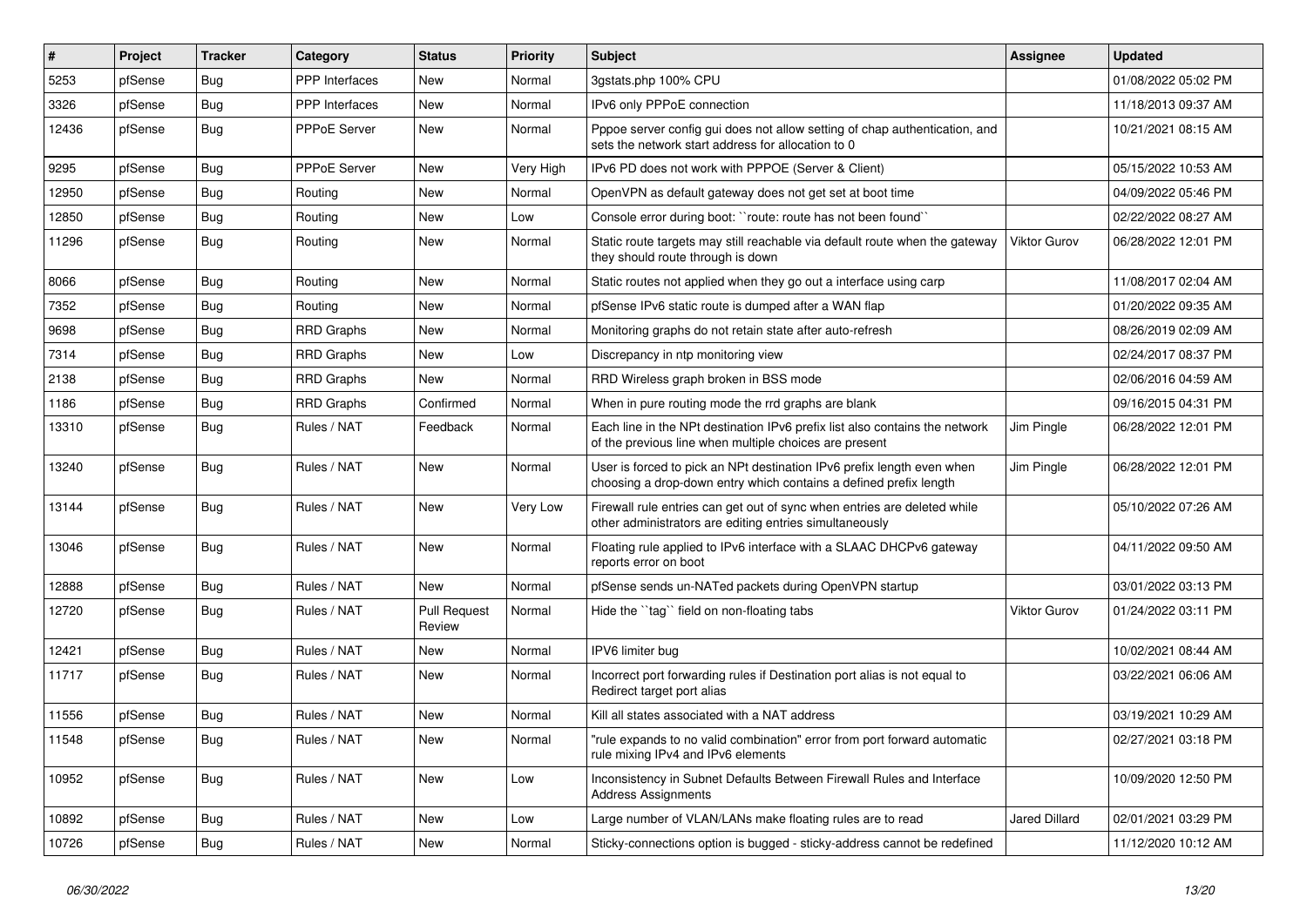| #     | Project | <b>Tracker</b> | Category              | <b>Status</b> | <b>Priority</b> | <b>Subject</b>                                                                                                                                         | Assignee      | <b>Updated</b>      |
|-------|---------|----------------|-----------------------|---------------|-----------------|--------------------------------------------------------------------------------------------------------------------------------------------------------|---------------|---------------------|
| 10712 | pfSense | <b>Bug</b>     | Rules / NAT           | New           | Normal          | "default allow LAN IPv6 to any" rule does not work right after boot when<br>using IPv6 PD                                                              |               | 06/30/2020 12:17 AM |
| 10513 | pfSense | Bug            | Rules / NAT           | New           | Normal          | State issues with policy routing and HA failover                                                                                                       |               | 04/21/2022 12:39 PM |
| 9887  | pfSense | Bug            | Rules / NAT           | New           | Low             | Rule separator positions change when deleting multiple rules                                                                                           |               | 06/28/2022 12:01 PM |
| 9167  | pfSense | Bug            | Rules / NAT           | New           | Normal          | Some Important ICMPv6 Traffic Not Allowed by Default Rules                                                                                             |               | 08/14/2019 01:00 PM |
| 9035  | pfSense | Bug            | Rules / NAT           | <b>New</b>    | Normal          | Inactive Interfaces are Hidden in Firewall Rules                                                                                                       |               | 08/14/2019 12:39 PM |
| 8820  | pfSense | <b>Bug</b>     | Rules / NAT           | New           | Low             | System/Advanced/Misc - "Do not kill connections when schedule expires"<br>UN-checked still leaves existing connections open.                           |               | 07/28/2020 10:59 AM |
| 8576  | pfSense | Bug            | Rules / NAT           | Feedback      | Low             | pfSense stops passing traffic after some time when using Outbound NAT<br>pool w/ Sticky Address                                                        |               | 10/28/2021 01:47 PM |
| 7551  | pfSense | Bug            | Rules / NAT           | New           | Normal          | Dynamic IPsec endpoints not added to rule set after WAN down/up                                                                                        |               | 05/16/2017 02:26 PM |
| 7373  | pfSense | Bug            | Rules / NAT           | New           | Normal          | Firewall schedules GUI needs to be redone from scratch                                                                                                 |               | 08/21/2019 08:56 AM |
| 6799  | pfSense | <b>Bug</b>     | Rules / NAT           | New           | Normal          | Using NOT (!) with interface subnet macros results unexpected traffic<br>passing when multiple subnets are included in the macro (i.e. VIP<br>subnets) |               | 02/07/2022 02:18 PM |
| 6627  | pfSense | Bug            | Rules / NAT           | New           | Normal          | floating tab match rules ignore quick action so should be removed                                                                                      |               | 07/18/2016 02:15 PM |
| 6026  | pfSense | Bug            | Rules / NAT           | New           | Low             | webinterface, firewall rules, wrapping of columns or visible<br>(horizontal) scrollbar needed when contents doesnt fit                                 | Jared Dillard | 08/20/2019 03:40 PM |
| 5791  | pfSense | Bug            | Rules / NAT           | Confirmed     | Normal          | tftp-proxy functionality is easilly broken by unrelated rules                                                                                          |               | 07/10/2016 12:24 AM |
| 5091  | pfSense | <b>Bug</b>     | Rules / NAT           | Confirmed     | Very Low        | In rule creation destination ports fields (from and to) are too small to read<br>ports aliases names                                                   |               | 01/07/2020 07:48 AM |
| 5075  | pfSense | Bug            | Rules / NAT           | Confirmed     | Normal          | pf errors that don't return a line number on first line don't file notice                                                                              |               | 09/01/2015 06:42 PM |
| 2367  | pfSense | <b>Bug</b>     | Rules / NAT           | New           | Normal          | display negate rules in firewall_rules.php and evaluate when added                                                                                     |               | 05/07/2012 06:11 PM |
| 1813  | pfSense | Bug            | Rules / NAT           | Confirmed     | Normal          | Static routes on WAN interfaces overridden by route-to for firewall-initiated<br>traffic                                                               |               | 11/09/2016 02:06 PM |
| 11786 | pfSense | Bug            | Services              | New           | Normal          | SSH incomplete setup and startup fail while recovering XML backup in a<br>fresh install of pfSense 2.5.0                                               |               | 04/17/2021 01:36 PM |
| 6186  | pfSense | Bug            | Services              | New           | Normal          | race conditions in service startup                                                                                                                     |               | 04/21/2022 12:39 PM |
| 4298  | pfSense | Bug            | <b>SNMP</b>           | Assigned      | Very Low        | Excessive errors from snmpd                                                                                                                            | Luiz Souza    | 09/13/2020 08:21 AM |
| 12401 | pfSense | <b>Bug</b>     | <b>Traffic Graphs</b> | New           | Normal          | Traffic graphs with untagged and tagged VLAN on same interface                                                                                         |               | 09/23/2021 09:18 PM |
| 10959 | pfSense | Bug            | Traffic Graphs        | Feedback      | Low             | Traffic graph stopped on interface used via netmap                                                                                                     |               | 02/22/2021 02:57 AM |
| 9737  | pfSense | <b>Bug</b>     | <b>Traffic Graphs</b> | New           | Normal          | traffic-graphs.js shows incorrect units inside the chart                                                                                               |               | 09/09/2019 06:35 AM |
| 9566  | pfSense | <b>Bug</b>     | <b>Traffic Graphs</b> | New           | Normal          | Traffic graph displays traffic incorrectly                                                                                                             |               | 11/18/2019 07:54 AM |
| 9101  | pfSense | Bug            | <b>Traffic Graphs</b> | New           | Normal          | Traffic Graphs/Dashboard Slows Downloads Being Performed by the<br>Same Firefox Browser                                                                |               | 08/21/2019 09:18 AM |
| 9087  | pfSense | Bug            | <b>Traffic Graphs</b> | New           | Normal          | Traffic Graph Widget Legend Not Updating                                                                                                               |               | 08/14/2019 12:38 PM |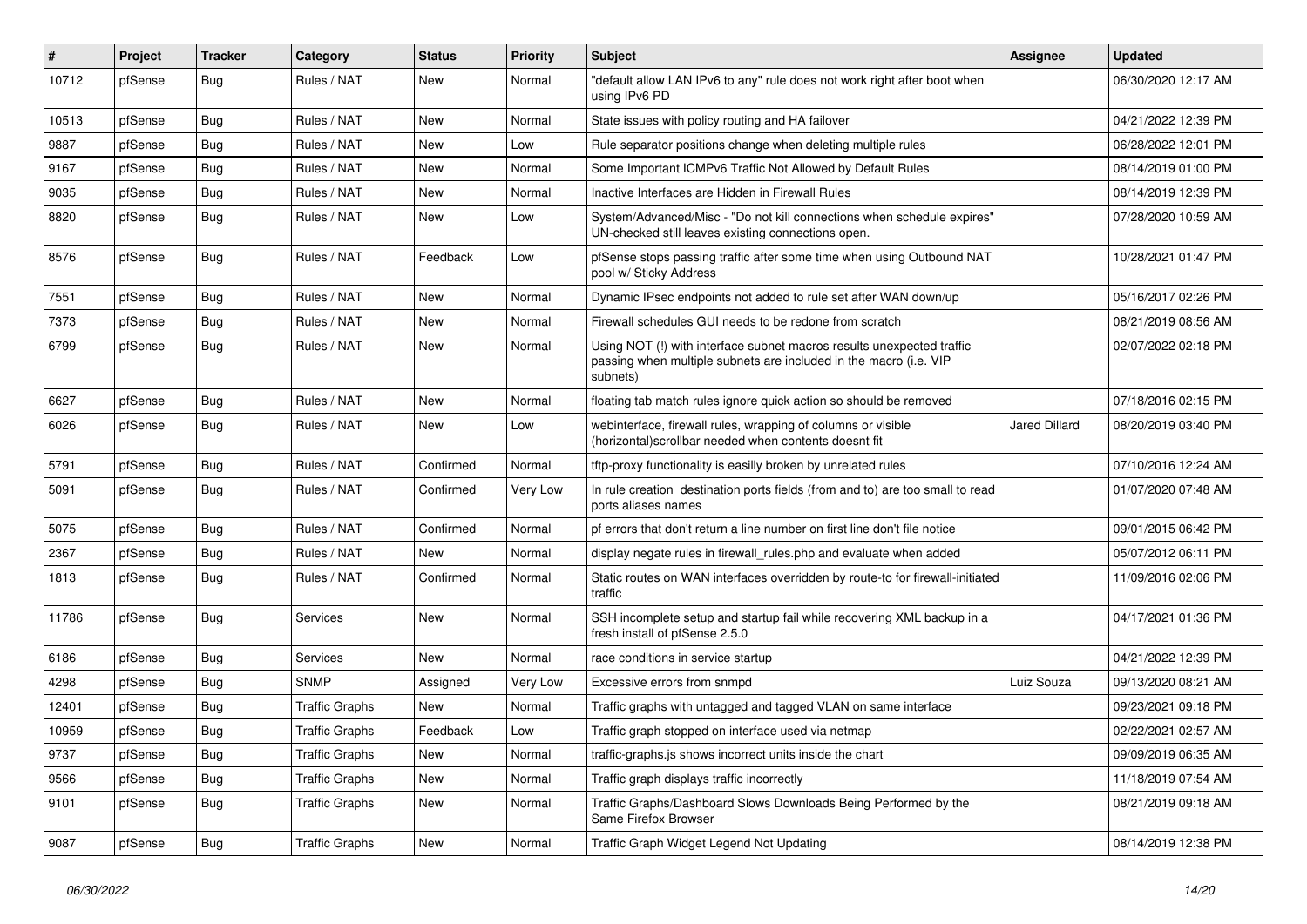| $\pmb{\#}$ | Project | <b>Tracker</b> | Category                            | <b>Status</b> | <b>Priority</b> | <b>Subject</b>                                                                                                          | Assignee             | <b>Updated</b>      |
|------------|---------|----------------|-------------------------------------|---------------|-----------------|-------------------------------------------------------------------------------------------------------------------------|----------------------|---------------------|
| 8130       | pfSense | <b>Bug</b>     | <b>Traffic Graphs</b>               | <b>New</b>    | Normal          | Status - Monitoring - Area chart displays traffic data differently than Line or<br>Bar charts                           |                      | 11/26/2017 01:40 PM |
| 7400       | pfSense | Bug            | <b>Traffic Graphs</b>               | Assigned      | Normal          | Traffic Graphs show bad data on 2.3.3 1                                                                                 | <b>Jared Dillard</b> | 12/31/2021 05:47 PM |
| 13051      | pfSense | <b>Bug</b>     | <b>Traffic Shaper</b><br>(ALTQ)     | <b>New</b>    | Normal          | Firewall traffic shaper by interface selection unknow                                                                   |                      | 04/12/2022 07:03 AM |
| 12878      | pfSense | Bug            | <b>Traffic Shaper</b><br>(ALTQ)     | Incomplete    | Normal          | Traffic shaping by interface, route queue bandwidth inbound, out by a<br>large factor.                                  |                      | 06/06/2022 07:03 AM |
| 12393      | pfSense | Bug            | <b>Traffic Shaper</b><br>(ALTQ)     | <b>New</b>    | Low             | Priority of qOthersLow higher than default queues                                                                       |                      | 09/21/2021 02:48 PM |
| 11174      | pfSense | <b>Bug</b>     | <b>Traffic Shaper</b><br>(ALTQ)     | Feedback      | Normal          | Incorrect traffic shaping on pppoe interface                                                                            |                      | 12/21/2020 11:21 PM |
| 8263       | pfSense | <b>Bug</b>     | <b>Traffic Shaper</b><br>(ALTQ)     | <b>New</b>    | Normal          | Cannot create a nonlinear `Link Share` service curve because of: "the<br>sum of the child bandwidth higher than parent" |                      | 11/05/2020 07:31 AM |
| 7899       | pfSense | Bug            | <b>Traffic Shaper</b><br>(ALTQ)     | New           | Normal          | a floating 'match' rule on LAN does not put traffic from a broswer on a<br>clientpc into a shaper queue                 |                      | 09/28/2017 09:16 AM |
| 6696       | pfSense | Bug            | <b>Traffic Shaper</b><br>(ALTQ)     | New           | Low             | Add configure link to Status > Queues error message if traffic shaping not<br>configured                                | <b>Jared Dillard</b> | 08/21/2019 08:55 AM |
| 4467       | pfSense | <b>Bug</b>     | <b>Traffic Shaper</b><br>(ALTQ)     | New           | Normal          | Traffic Graphs shows wrong throughput when traffic shaping enabled                                                      |                      | 02/23/2015 05:31 PM |
| 3465       | pfSense | <b>Bug</b>     | <b>Traffic Shaper</b><br>(ALTQ)     | New           | Normal          | Editing Traffic Shaper queues causes status queues.php error                                                            |                      | 02/19/2014 01:53 AM |
| 2308       | pfSense | <b>Bug</b>     | <b>Traffic Shaper</b><br>(ALTQ)     | New           | Normal          | HFSC WebUI doesn't check for "Bandwidth" setting                                                                        |                      | 12/04/2012 07:12 PM |
| 1849       | pfSense | Bug            | <b>Traffic Shaper</b><br>(ALTQ)     | New           | Normal          | Traffic shaper - By Queue view needs to show/use friendly inerface names                                                |                      | 01/10/2022 08:10 AM |
| 12829      | pfSense | <b>Bug</b>     | <b>Traffic Shaper</b><br>(Limiters) | Feedback      | Normal          | Dummynet kernel module fails to load after upgrade.                                                                     |                      | 03/17/2022 09:26 AM |
| 11192      | pfSense | Bug            | <b>Traffic Shaper</b><br>(Limiters) | Feedback      | Normal          | Using Limiters causes out of order packets within one TCP or UDP flow                                                   |                      | 01/06/2021 12:09 AM |
| 9024       | pfSense | <b>Bug</b>     | <b>Traffic Shaper</b><br>(Limiters) | Feedback      | Normal          | Ping packet loss under load when using limiters                                                                         |                      | 05/12/2022 11:55 AM |
| 8963       | pfSense | Bug            | <b>Traffic Shaper</b><br>(Limiters) | New           | Normal          | 2.4.4 Limiters don't work after CARP fail-over                                                                          |                      | 12/10/2018 06:40 AM |
| 8072       | pfSense | Bug            | <b>Traffic Shaper</b><br>(Limiters) | <b>New</b>    | Normal          | Limiter / Queue mask issues?                                                                                            | Ivor Kreso           | 11/08/2017 07:56 PM |
| 7389       | pfSense | <b>Bug</b>     | <b>Traffic Shaper</b><br>(Limiters) | In Progress   | Normal          | Limiter does not work with transparent proxy                                                                            | Luiz Souza           | 02/01/2021 03:31 PM |
| 6295       | pfSense | Bug            | <b>Traffic Shaper</b><br>(Limiters) | New           | Normal          | Crash upon applying CODELQ to untagged parent interface when also<br>applied to daughter VLAN                           | Luiz Souza           | 08/20/2019 02:44 PM |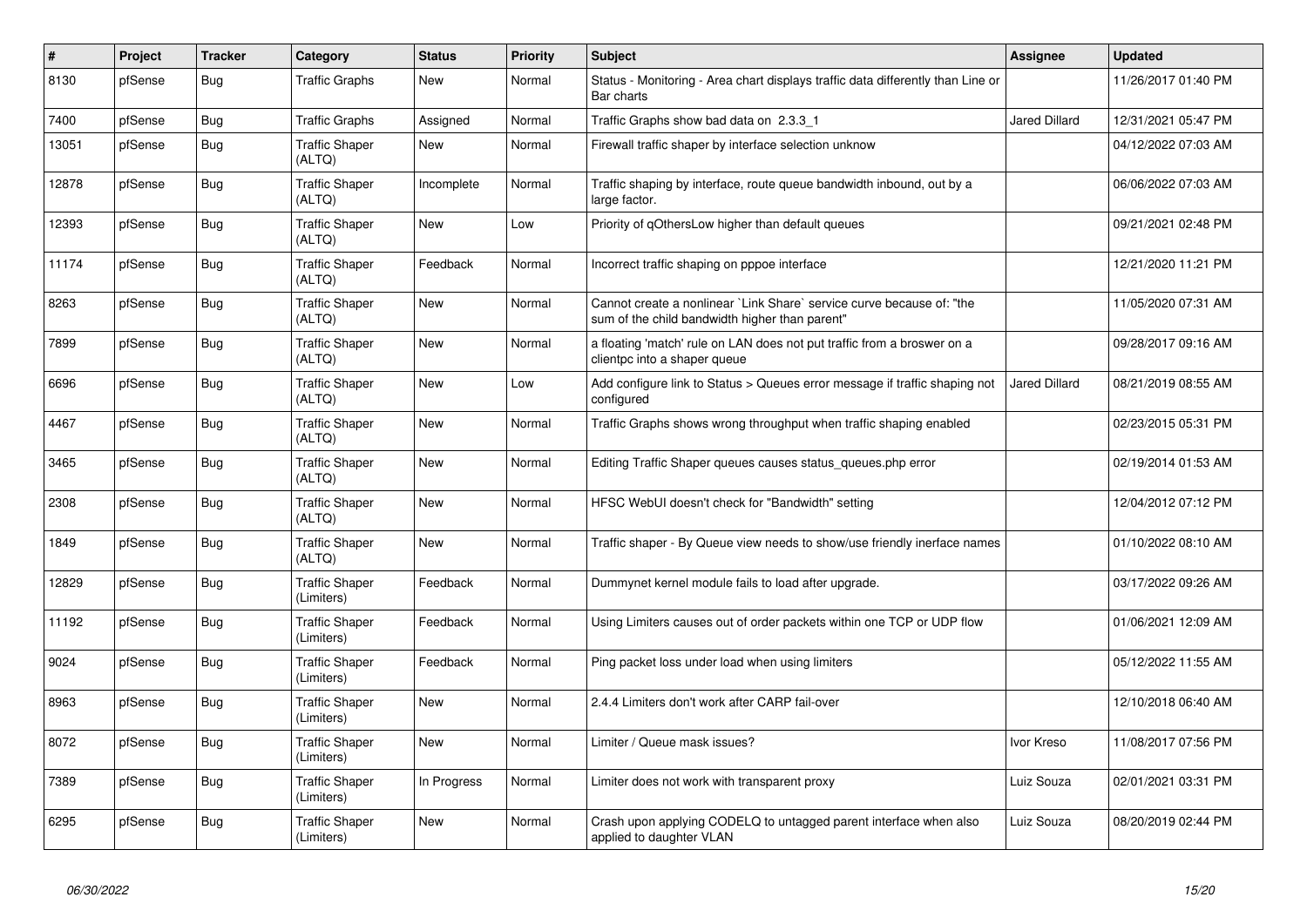| #     | Project | <b>Tracker</b> | Category                            | <b>Status</b> | <b>Priority</b> | <b>Subject</b>                                                                                                                    | <b>Assignee</b> | <b>Updated</b>      |
|-------|---------|----------------|-------------------------------------|---------------|-----------------|-----------------------------------------------------------------------------------------------------------------------------------|-----------------|---------------------|
| 3824  | pfSense | <b>Bug</b>     | <b>Traffic Shaper</b><br>(Limiters) | Confirmed     | Normal          | Limiters on bridge break traffic outside locally-configured IP subnets                                                            | Luiz Souza      | 11/03/2016 07:16 PM |
| 1848  | pfSense | Bug            | <b>Traffic Shaper</b><br>(Limiters) | Confirmed     | Normal          | Limiters after policy routing has taken place do not behave correctly                                                             |                 | 10/25/2014 09:18 PM |
| 9344  | pfSense | Bug            | Translations                        | New           | Normal          | OpenVPN click NCP Algorithms will always go to DH Parameters<br>website(in Chinese-Taiwan)                                        |                 | 10/21/2021 03:48 AM |
| 8095  | pfSense | <b>Bug</b>     | Translations                        | New           | Normal          | Unescaped simple quotes break JavaScript features when the French<br>translation is enabled                                       |                 | 08/21/2019 09:06 AM |
| 7977  | pfSense | <b>Bug</b>     | Translations                        | <b>New</b>    | Normal          | English text shown in stead of translated text (Routing - Gateway groups -<br>edit)                                               |                 | 08/21/2019 11:28 AM |
| 1890  | pfSense | <b>Bug</b>     | Translations                        | New           | Normal          | No gettext support in console scripts                                                                                             |                 | 08/13/2019 12:24 PM |
| 13280 | pfSense | <b>Bug</b>     | Unknown                             | New           | Normal          | Entries duplicated in /boot/loader.conf                                                                                           |                 | 06/19/2022 11:11 AM |
| 13252 | pfSense | <b>Bug</b>     | Upgrade                             | New           | Normal          | reduce frequency of php-fpm socket connection attempts from<br>check reload status                                                |                 | 06/12/2022 11:11 AM |
| 12796 | pfSense | <b>Bug</b>     | Upgrade                             | Confirmed     | Normal          | 2.5.2 -> 2.6.0 upgrade segfaults if certain packages are installed.                                                               |                 | 05/24/2022 07:43 AM |
| 11619 | pfSense | <b>Bug</b>     | Upgrade                             | New           | Normal          | Unable to upgrade 2.4.4-p3 to 2.5/21.02-p1                                                                                        |                 | 08/15/2021 10:00 AM |
| 10708 | pfSense | <b>Bug</b>     | Upgrade                             | New           | Normal          | ZFS bootpool boot symlink issue                                                                                                   | Luiz Souza      | 03/08/2021 07:03 AM |
| 10530 | pfSense | <b>Bug</b>     | Upgrade                             | New           | Normal          | Convert config version to be based on product version                                                                             |                 | 04/21/2022 12:39 PM |
| 10310 | pfSense | <b>Bug</b>     | Upgrade                             | New           | Normal          | Systems with low RAM and several packages may temporarily fail to load<br>large tables after an upgrade                           |                 | 03/03/2020 07:55 AM |
| 13222 | pfSense | <b>Bug</b>     | UPnP/NAT-PMP                        | New           | Normal          | CARP IP does not listen for NAT-PMP packets                                                                                       |                 | 05/26/2022 02:28 PM |
| 12797 | pfSense | Bug            | UPnP/NAT-PMP                        | New           | Normal          | UPnP+STUN forms invalid outbound NAT rules using the external address<br>discovered from STUN                                     |                 | 02/15/2022 01:01 PM |
| 8325  | pfSense | Bug            | UPnP/NAT-PMP                        | New           | Normal          | UPnP not available for pppoe-Clients                                                                                              |                 | 11/15/2020 10:33 AM |
| 6926  | pfSense | <b>Bug</b>     | UPnP/NAT-PMP                        | New           | Normal          | Miniupnp advertising expired IPv6 address                                                                                         |                 | 01/15/2022 08:29 PM |
| 4500  | pfSense | <b>Bug</b>     | UPnP/NAT-PMP                        | Confirmed     | Normal          | Some miniupnp port mappings are not displayed in the Status page                                                                  |                 | 04/25/2022 12:49 PM |
| 10544 | pfSense | <b>Bug</b>     | User Manager /<br>Privileges        | New           | Normal          | It's not possible to add a user to group operator using the gui                                                                   |                 | 04/21/2022 12:39 PM |
| 9485  | pfSense | <b>Bug</b>     | User Manager /<br>Privileges        | New           | Normal          | password match error on system_usermanager causes Group<br>membership to be reset.                                                |                 | 04/26/2019 08:52 AM |
| 7863  | pfSense | <b>Bug</b>     | User Manager /<br>Privileges        | New           | Normal          | The "WebCfg - All pages" permission inclueds the "User - System: Shell<br>account access" even though that is not a WebCofg page. |                 | 09/16/2017 05:13 AM |
| 4154  | pfSense | Bug            | User Manager /<br>Privileges        | Confirmed     | Normal          | RADIUS authentication not working over IPv6                                                                                       |                 | 04/21/2022 12:39 PM |
| 3706  | pfSense | i Bug          | User Manager /<br>Privileges        | New           | Normal          | Permission order affects default page on limited accounts, but can't<br>reorder                                                   |                 | 02/06/2016 04:10 AM |
| 12542 | pfSense | Bug            | Virtual IP Addresses   New          |               | Normal          | Cannot assign a same IPv6 Link-Local address to different interfaces                                                              |                 | 11/25/2021 01:41 AM |
| 12451 | pfSense | <b>Bug</b>     | Virtual IP Addresses   New          |               | Normal          | deleteVIP() does not check RFC2136 Update Source                                                                                  |                 | 10/13/2021 10:06 AM |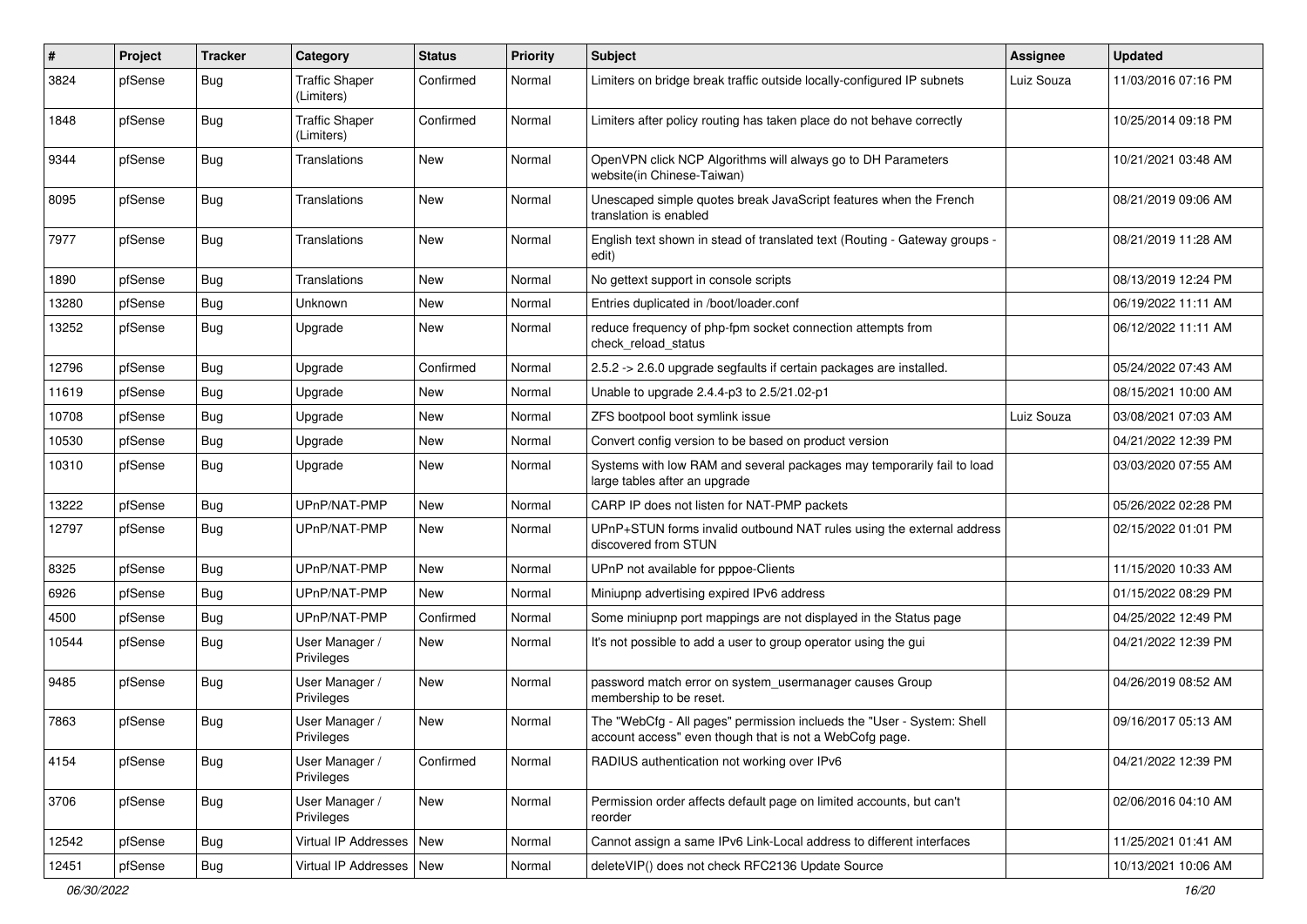| #     | Project | <b>Tracker</b> | Category                    | <b>Status</b>                 | <b>Priority</b> | <b>Subject</b>                                                                                                       | <b>Assignee</b>     | <b>Updated</b>      |
|-------|---------|----------------|-----------------------------|-------------------------------|-----------------|----------------------------------------------------------------------------------------------------------------------|---------------------|---------------------|
| 12385 | pfSense | <b>Bug</b>     | Virtual IP Addresses        | <b>Pull Request</b><br>Review | Normal          | deleteVIP() does not check 1:1 NAT and Outbound NAT rules                                                            | <b>Viktor Gurov</b> | 06/28/2022 12:01 PM |
| 11992 | pfSense | Bug            | <b>Virtual IP Addresses</b> | Confirmed                     | High            | GRE Tunnel - Does not work with a virtual IP as endpoint                                                             |                     | 06/04/2021 01:16 AM |
| 13318 | pfSense | <b>Bug</b>     | Web Interface               | Feedback                      | Low             | NDP Table not showing hostname                                                                                       | Jim Pingle          | 06/29/2022 12:16 PM |
| 13158 | pfSense | Bug            | Web Interface               | New                           | Normal          | Input validation error when applying limiter changes                                                                 |                     | 05/14/2022 05:32 PM |
| 12905 | pfSense | Bug            | Web Interface               | <b>New</b>                    | Normal          | Add VLAN Re-assignment to Import Interface Mismatch Wizard                                                           |                     | 03/07/2022 08:05 AM |
| 12734 | pfSense | <b>Bug</b>     | Web Interface               | Incomplete                    | Low             | Long hostname breaks DHCP leases layout                                                                              |                     | 01/31/2022 01:03 PM |
| 12543 | pfSense | <b>Bug</b>     | Web Interface               | Feedback                      | Normal          | Deleteing a Outbound NAT rule gave me an empty rule and displayed php<br>error in UI.                                |                     | 02/14/2022 04:36 AM |
| 12122 | pfSense | <b>Bug</b>     | Web Interface               | New                           | Normal          | Perform greedy actions asychronously                                                                                 |                     | 07/10/2021 01:10 PM |
| 11877 | pfSense | <b>Bug</b>     | Web Interface               | <b>Pull Request</b><br>Review | Very Low        | Labels and description dissapear in firewall schedule edit.php                                                       | <b>Viktor Gurov</b> | 06/28/2022 12:01 PM |
| 11730 | pfSense | Bug            | Web Interface               | New                           | Normal          | Improve visibility of option selections in dark themes                                                               |                     | 03/25/2021 09:38 PM |
| 11566 | pfSense | Bug            | Web Interface               | New                           | Low             | Firewall Maximum Table Entries "default size" is whatever is entered                                                 |                     | 02/27/2021 10:01 AM |
| 11473 | pfSense | Bug            | Web Interface               | New                           | Normal          | System Activity shows invalid data on SG-3100                                                                        |                     | 02/19/2021 08:12 PM |
| 11429 | pfSense | <b>Bug</b>     | Web Interface               | New                           | Normal          | System Log / Settings form activates "Reset Log Files" button on enter                                               |                     | 10/28/2021 01:35 PM |
| 11268 | pfSense | <b>Bug</b>     | Web Interface               | New                           | Normal          | Cookie named 'id' prevents Edit form fields being set properly                                                       |                     | 09/03/2021 06:16 AM |
| 10701 | pfSense | <b>Bug</b>     | Web Interface               | <b>New</b>                    | Very Low        | Firewall Log too wide with Rule Description Column                                                                   |                     | 06/25/2020 07:36 AM |
| 10277 | pfSense | Bug            | Web Interface               | New                           | Normal          | Sorting the log entries does not use year value                                                                      |                     | 02/24/2020 07:46 AM |
| 10271 | pfSense | <b>Bug</b>     | Web Interface               | New                           | Normal          | Large number of VLAN/LANs make "Interfaces" menu hard to access                                                      |                     | 02/20/2020 04:46 AM |
| 9626  | pfSense | <b>Bug</b>     | Web Interface               | <b>New</b>                    | Normal          | When deny write permission is assigned to a user, there is no error<br>feedback if the user tries to write something |                     | 06/25/2022 05:41 PM |
| 8502  | pfSense | <b>Bug</b>     | Web Interface               | Confirmed                     | Low             | main (top) menu items do not drop down in some cases                                                                 |                     | 07/06/2020 02:39 PM |
| 8419  | pfSense | <b>Bug</b>     | Web Interface               | New                           | Normal          | webgui, when menubar is fixed to the top of the screen, the last items of<br>long menus cannot be seen/used.         |                     | 07/19/2018 03:10 PM |
| 8285  | pfSense | <b>Bug</b>     | Web Interface               | <b>New</b>                    | Normal          | Actions on stale data may result in catastrophic results                                                             |                     | 01/16/2018 08:08 PM |
| 7996  | pfSense | Bug            | Web Interface               | <b>Pull Request</b><br>Review | Very Low        | Unnecessary link tag in login page                                                                                   | Marcos<br>Mendoza   | 06/28/2022 12:01 PM |
| 7943  | pfSense | <b>Bug</b>     | Web Interface               | <b>New</b>                    | Normal          | CSS Overflow Fix for Drop Down Menus in webConfigurator                                                              |                     | 11/21/2020 02:54 PM |
| 7402  | pfSense | <b>Bug</b>     | Web Interface               | New                           | Normal          | Inconsistent use of htmlentities validation checks                                                                   |                     | 03/21/2017 08:58 AM |
| 7238  | pfSense | Bug            | Web Interface               | New                           | Normal          | Menu layout broken when using "Hostname in Menu" with long hostnames                                                 |                     | 02/21/2017 07:01 AM |
| 6803  | pfSense | <b>Bug</b>     | Web Interface               | New                           | Normal          | CSRF timeout occurs when it (probably) shouldn't                                                                     |                     | 11/03/2016 09:43 PM |
| 6614  | pfSense | Bug            | Web Interface               | Confirmed                     | Normal          | Dashboard high CPU usage                                                                                             |                     | 07/14/2016 03:04 PM |
| 6493  | pfSense | <b>Bug</b>     | Web Interface               | Confirmed                     | Normal          | Dynamic DNS clients slow page load                                                                                   |                     | 06/17/2016 03:43 AM |
| 6361  | pfSense | <b>Bug</b>     | Web Interface               | New                           | Low             | Responsive Mobile Menu issue                                                                                         |                     | 05/16/2016 12:09 PM |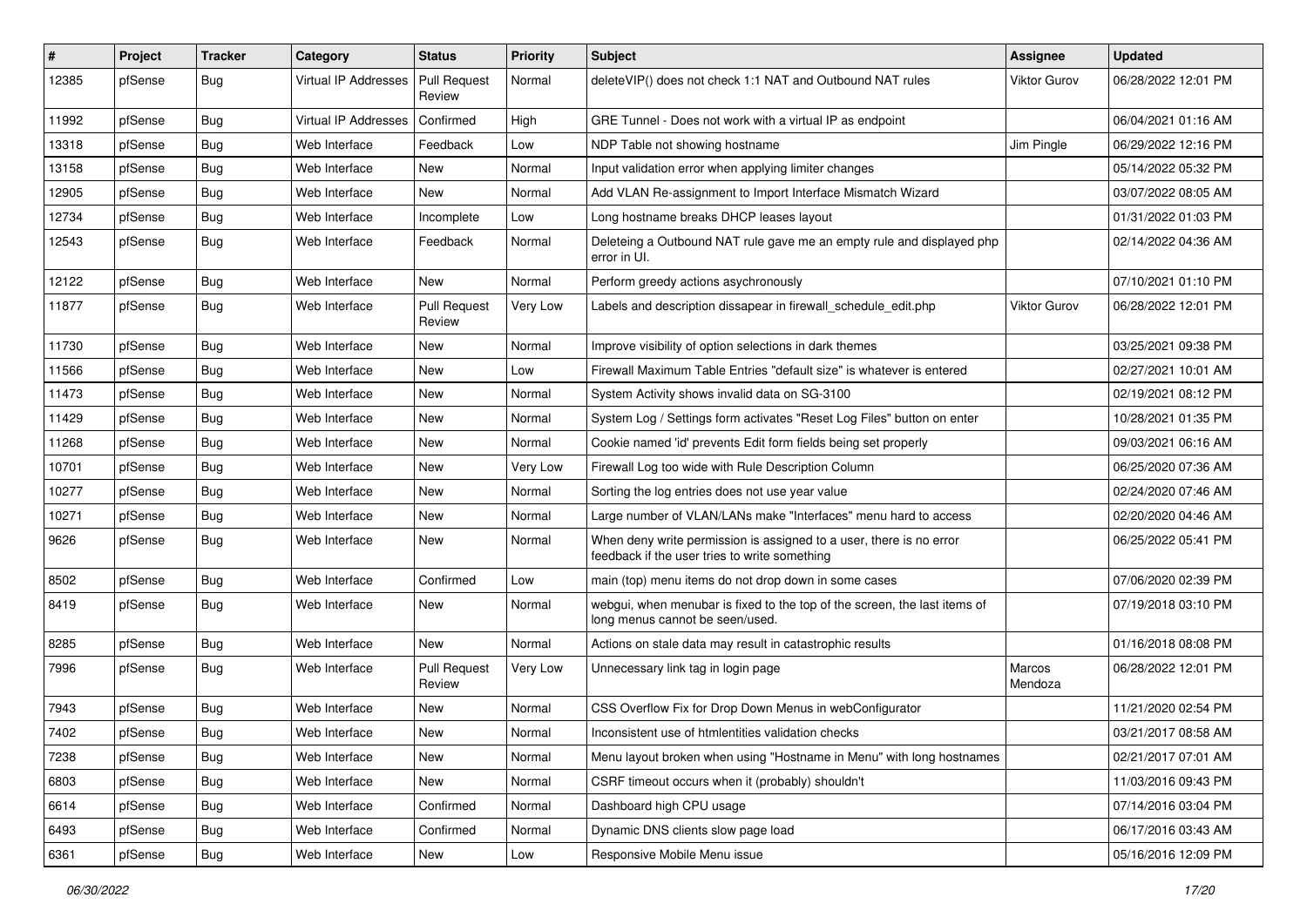| #     | Project | <b>Tracker</b> | Category                | <b>Status</b>                 | <b>Priority</b> | <b>Subject</b>                                                                                                                              | <b>Assignee</b>      | <b>Updated</b>      |
|-------|---------|----------------|-------------------------|-------------------------------|-----------------|---------------------------------------------------------------------------------------------------------------------------------------------|----------------------|---------------------|
| 6011  | pfSense | Bug            | Web Interface           | Confirmed                     | Low             | IPv6 link local fails HTTP REFERER check                                                                                                    |                      | 09/04/2016 09:57 AM |
| 5786  | pfSense | Bug            | Web Interface           | New                           | Normal          | Check WebConfigurator port for conflicts                                                                                                    |                      | 04/21/2022 12:39 PM |
| 5367  | pfSense | Bug            | Web Interface           | New                           | Normal          | Safari repeatedly tries to reload dashboard                                                                                                 | <b>Jared Dillard</b> | 08/22/2016 11:08 AM |
| 2234  | pfSense | Bug            | Web Interface           | Confirmed                     | Low             | Status: Traffic Graph - only shows interface's subnet                                                                                       |                      | 01/15/2022 08:33 PM |
| 12828 | pfSense | Bug            | Wireless                | New                           | Normal          | pfSense keeps crashing (Fatal trap 12: page fault while in kernel mode)                                                                     |                      | 02/21/2022 07:55 AM |
| 11093 | pfSense | Bug            | Wireless                | New                           | Low             | ral(4) driver non-functional in arm64                                                                                                       |                      | 11/21/2020 10:45 AM |
| 8464  | pfSense | Bug            | <b>Wireless</b>         | New                           | Very Low        | Wireless USB card does not connect to WiFi automatically after<br>reboot/halt                                                               |                      | 06/19/2020 03:44 AM |
| 7986  | pfSense | Bug            | Wireless                | <b>New</b>                    | Normal          | WLAN card no longer properly initialized under 2.4.0                                                                                        |                      | 06/19/2020 08:08 AM |
| 4740  | pfSense | Bug            | Wireless                | New                           | Normal          | Intel wireless kernel panic in infrastructure mode with WPA                                                                                 |                      | 11/13/2020 08:38 AM |
| 8570  | pfSense | <b>Bug</b>     | <b>XML Parser</b>       | New                           | Normal          | Empty (dn)shaper config gets populated with newline                                                                                         |                      | 08/20/2019 02:45 PM |
| 6029  | pfSense | Bug            | <b>XML Parser</b>       | <b>New</b>                    | Normal          | Unhelpful error messages in xmlparse*.inc and generally                                                                                     |                      | 08/13/2019 12:52 PM |
| 3889  | pfSense | Bug            | <b>XML Parser</b>       | Confirmed                     | Low             | Non relevant changes in config.xml                                                                                                          |                      | 08/13/2019 12:23 PM |
| 13290 | pfSense | Regression     | <b>Captive Portal</b>   | Feedback                      | Normal          | My PfSense version 2.7 is returning the error "dummynet bad switch 21"<br>every time I activate my Captive Portals (7).                     |                      | 06/27/2022 10:19 PM |
| 13248 | pfSense | Regression     | DHCP (IPv6)             | <b>New</b>                    | Normal          | IPv6 Router Advertisements runs when config.xml does not contain an<br>entry for the interface                                              |                      | 06/05/2022 07:44 PM |
| 12581 | pfSense | Regression     | DHCP (IPv6)             | New                           | Normal          | CARP IPv6 assigned address does not get advertised to endpoints with<br><b>RADV</b>                                                         |                      | 12/16/2021 02:34 PM |
| 11570 | pfSense | Regression     | Gateways                | <b>Pull Request</b><br>Review | Normal          | Gateway monitoring services is not always restarted on interface events,<br>which may prevent a WAN from recovering back to an online state | <b>Viktor Gurov</b>  | 06/28/2022 12:01 PM |
| 12821 | pfSense | Regression     | Hardware / Drivers      | Confirmed                     | Normal          | Intel e1000 driver (em & igb) cannot pass VLAN0 tagged packets                                                                              |                      | 06/05/2022 08:23 AM |
| 12183 | pfSense | Regression     | Interfaces              | New                           | Low             | Changing MAC address for PPP parent interface stopped working                                                                               |                      | 04/20/2022 04:16 PM |
| 11545 | pfSense | Regression     | Interfaces              | Feedback                      | Normal          | Primary interface address is not always used when VIPs are present                                                                          | Reid Linnemann       | 06/28/2022 12:01 PM |
| 12549 | pfSense | Regression     | IPsec                   | New                           | Normal          | Per-user Mobile IPsec settings are not applied to connecting mobile<br>clients                                                              | Jim Pingle           | 06/28/2022 12:01 PM |
| 12382 | pfSense | Regression     | OpenVPN                 | <b>New</b>                    | Normal          | Certificate Depth checking creates OpenVPN micro-outages every time a<br>user authenticates after 2.5.2 upgrade                             |                      | 01/17/2022 04:17 AM |
| 12215 | pfSense | Regression     | OpenVPN                 | Feedback                      | Normal          | OpenVPN does not resync when running on a gateway group                                                                                     |                      | 12/22/2021 05:49 AM |
| 13316 | pfSense | Regression     | <b>Operating System</b> | Feedback                      | Normal          | 'vmstat -m'' value for ''temp'' is accounted for incorrectly, resulting in<br>underflows                                                    | <b>Mateusz Guzik</b> | 06/29/2022 10:01 AM |
| 13245 | pfSense | Feature        | Aliases / Tables        | <b>Pull Request</b><br>Review | Normal          | Type column on Alias lists                                                                                                                  | Jim Pingle           | 06/28/2022 12:01 PM |
| 12600 | pfSense | Feature        | Aliases / Tables        | New                           | Normal          | allow custom mask for a network alias created from a FQDN                                                                                   |                      | 12/15/2021 10:50 AM |
| 12564 | pfSense | Feature        | Aliases / Tables        | New                           | Low             | add column to show that an Alias is in use by or not                                                                                        |                      | 12/04/2021 07:25 PM |
| 10918 | pfSense | Feature        | Aliases / Tables        | New                           | Low             | IP Aliases de-duplication                                                                                                                   |                      | 12/13/2020 11:37 PM |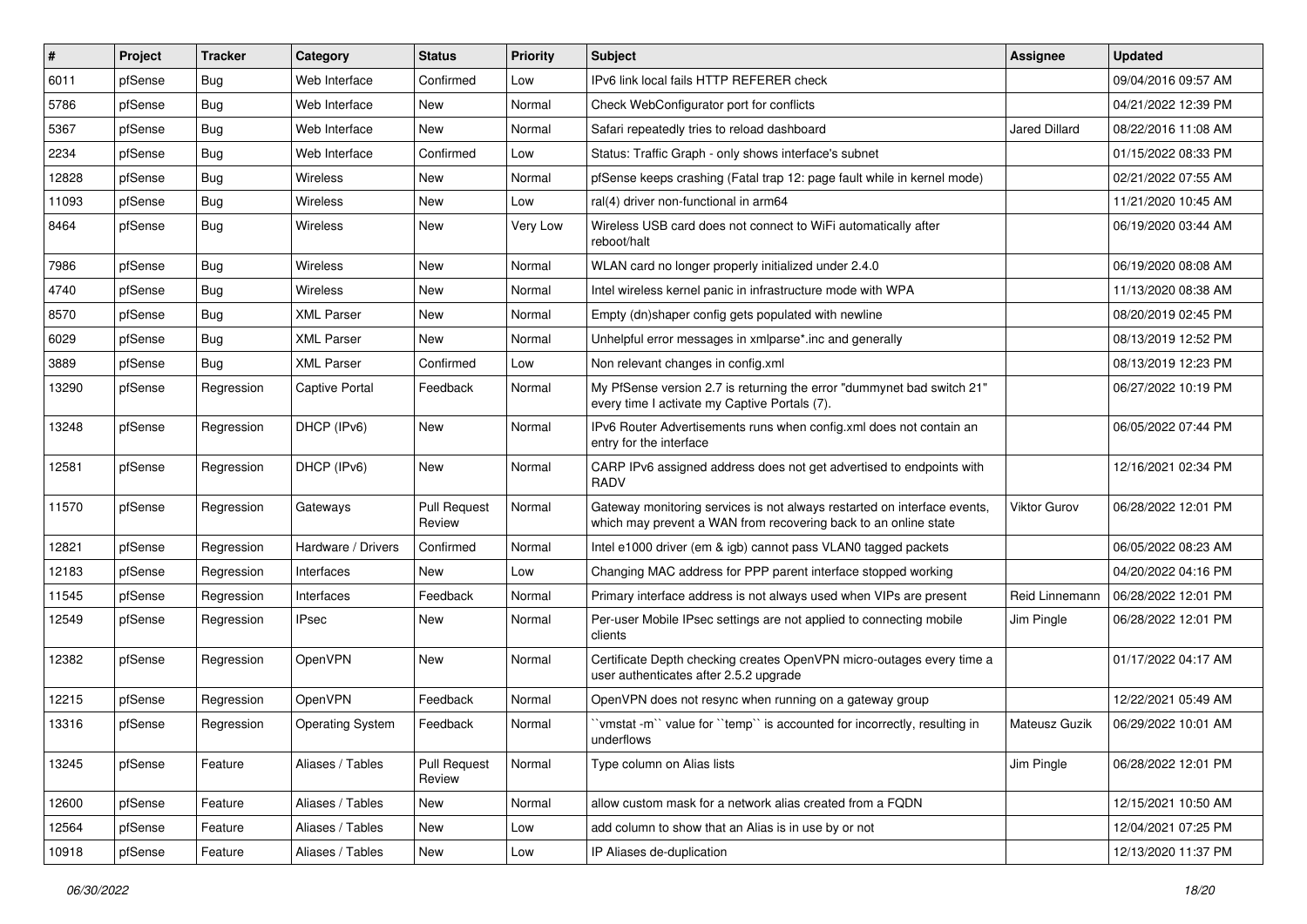| $\vert$ # | Project | <b>Tracker</b> | Category         | <b>Status</b> | <b>Priority</b> | Subject                                                                                                   | Assignee     | <b>Updated</b>      |
|-----------|---------|----------------|------------------|---------------|-----------------|-----------------------------------------------------------------------------------------------------------|--------------|---------------------|
| 10290     | pfSense | Feature        | Aliases / Tables | New           | Very Low        | Firewall Aliases Add button on top of list                                                                |              | 07/10/2021 01:03 PM |
| 5735      | pfSense | Feature        | Aliases / Tables | New           | Very Low        | Automaticaly add DHCP leases to alias list or make it readable in selected<br>fields                      |              | 08/21/2019 11:01 AM |
| 4195      | pfSense | Feature        | Aliases / Tables | New           | Low             | Aliases: sections                                                                                         |              | 08/21/2019 11:01 AM |
| 3387      | pfSense | Feature        | Aliases / Tables | New           | Normal          | process_alias_urItable Frequency                                                                          |              | 08/21/2019 11:01 AM |
| 1979      | pfSense | Feature        | Aliases / Tables | <b>New</b>    | Normal          | Add some default read-only system aliases                                                                 | Jim Pingle   | 08/21/2019 11:01 AM |
| 13260     | pfSense | Feature        | Authentication   | New           | Normal          | Add support for OpenVPN static-challenge                                                                  |              | 06/09/2022 02:04 PM |
| 12863     | pfSense | Feature        | Authentication   | New           | Very Low        | dynamically tune sha512crypt rounds                                                                       | Jim Pingle   | 03/19/2022 12:53 PM |
| 12458     | pfSense | Feature        | Authentication   | New           | Normal          | Use "unixHomeDirectory" instead of "homeDirectory" when LDAP<br>authentication server is Active Directory |              | 10/15/2021 08:18 AM |
| 12091     | pfSense | Feature        | Authentication   | New           | Normal          | RFE: Add support for sssd authentication                                                                  |              | 12/10/2021 04:55 PM |
| 10843     | pfSense | Feature        | Authentication   | New           | Normal          | Allow user manager settings to specify multiple authentication servers                                    |              | 01/13/2022 07:22 AM |
| 9937      | pfSense | Feature        | Authentication   | New           | Normal          | OpenVPN Login User Privilege                                                                              |              | 11/29/2019 08:46 AM |
| 9288      | pfSense | Feature        | Authentication   | <b>New</b>    | Normal          | SSHGuard add pfSense signature in standard                                                                |              | 08/14/2019 01:19 PM |
| 9222      | pfSense | Feature        | Authentication   | New           | Normal          | Add sshquard log when release an IP                                                                       |              | 08/14/2019 01:00 PM |
| 9165      | pfSense | Feature        | Authentication   | New           | Normal          | only IPs can be added to sshquard whitelist                                                               |              | 04/21/2022 12:39 PM |
| 8775      | pfSense | Feature        | Authentication   | New           | Very Low        | Use SRV record for LDAP Authentication                                                                    |              | 05/06/2020 07:49 AM |
| 8694      | pfSense | Feature        | Authentication   | New           | Very Low        | Client CA Auth for PFSense WebGui                                                                         |              | 08/21/2019 09:25 AM |
| 6742      | pfSense | Feature        | Authentication   | New           | Normal          | OAuth2 authentication for OpenVPN (and for FreeRadius)                                                    | Jim Thompson | 10/19/2020 09:19 AM |
| 5825      | pfSense | Feature        | Authentication   | New           | Normal          | Allow EAP-RADIUS for authentication servers                                                               |              | 08/21/2019 10:32 AM |
| 4242      | pfSense | Feature        | Authentication   | New           | Normal          | Two Factor or OTP Authentication for Admin Interface                                                      |              | 01/04/2022 12:07 PM |
| 4098      | pfSense | Feature        | Authentication   | New           | Normal          | Add option to force a password change on login                                                            |              | 08/21/2019 10:31 AM |
| 12553     | pfSense | Feature        | Backup / Restore | New           | Normal          | Auto Config Backup: Allow selecting multiple backups for deletion                                         |              | 02/22/2022 04:27 AM |
| 9775      | pfSense | Feature        | Backup / Restore | New           | Normal          | AutoConfigBackup - Rolling per day/hour cap on changes, retention policy                                  |              | 09/20/2019 09:19 AM |
| 7688      | pfSense | Feature        | Backup / Restore | New           | Low             | AutoConfigBackup - Info Icon - username only                                                              |              | 10/22/2017 10:46 AM |
| 6608      | pfSense | Feature        | Backup / Restore | New           | Low             | backup and restore dhcp                                                                                   |              | 07/13/2016 04:09 PM |
| 4681      | pfSense | Feature        | Backup / Restore | New           | Normal          | AutoConfigBackup make a way to easily download a saved backup                                             |              | 08/16/2019 12:46 PM |
| 3697      | pfSense | Feature        | Backup / Restore | New           | Normal          | New backup/restore area: Certificates                                                                     |              | 03/11/2017 11:30 AM |
| 3696      | pfSense | Feature        | Backup / Restore | New           | Normal          | Multiple items backup/restore                                                                             |              | 06/06/2014 02:33 PM |
| 1367      | pfSense | Feature        | Backup / Restore | New           | Normal          | Input validation on partial config restores                                                               |              | 03/21/2011 01:16 AM |
| 286       | pfSense | Feature        | Backup / Restore | New           | Normal          | Backup/restore users individually                                                                         |              | 01/09/2021 03:48 PM |
| 4472      | pfSense | Feature        | Build / Release  | New           | Normal          | Cryptographically sign every (sub-)release                                                                |              | 08/13/2019 12:53 PM |
| 13220     | pfSense | Feature        | Captive Portal   | New           | Very Low        | Voucher per-roll bandwidth restrictions and traffic quotas                                                |              | 05/26/2022 08:16 AM |
| 13219     | pfSense | Feature        | Captive Portal   | New           | Very Low        | Enable/Disable single voucher roll                                                                        |              | 05/26/2022 08:14 AM |